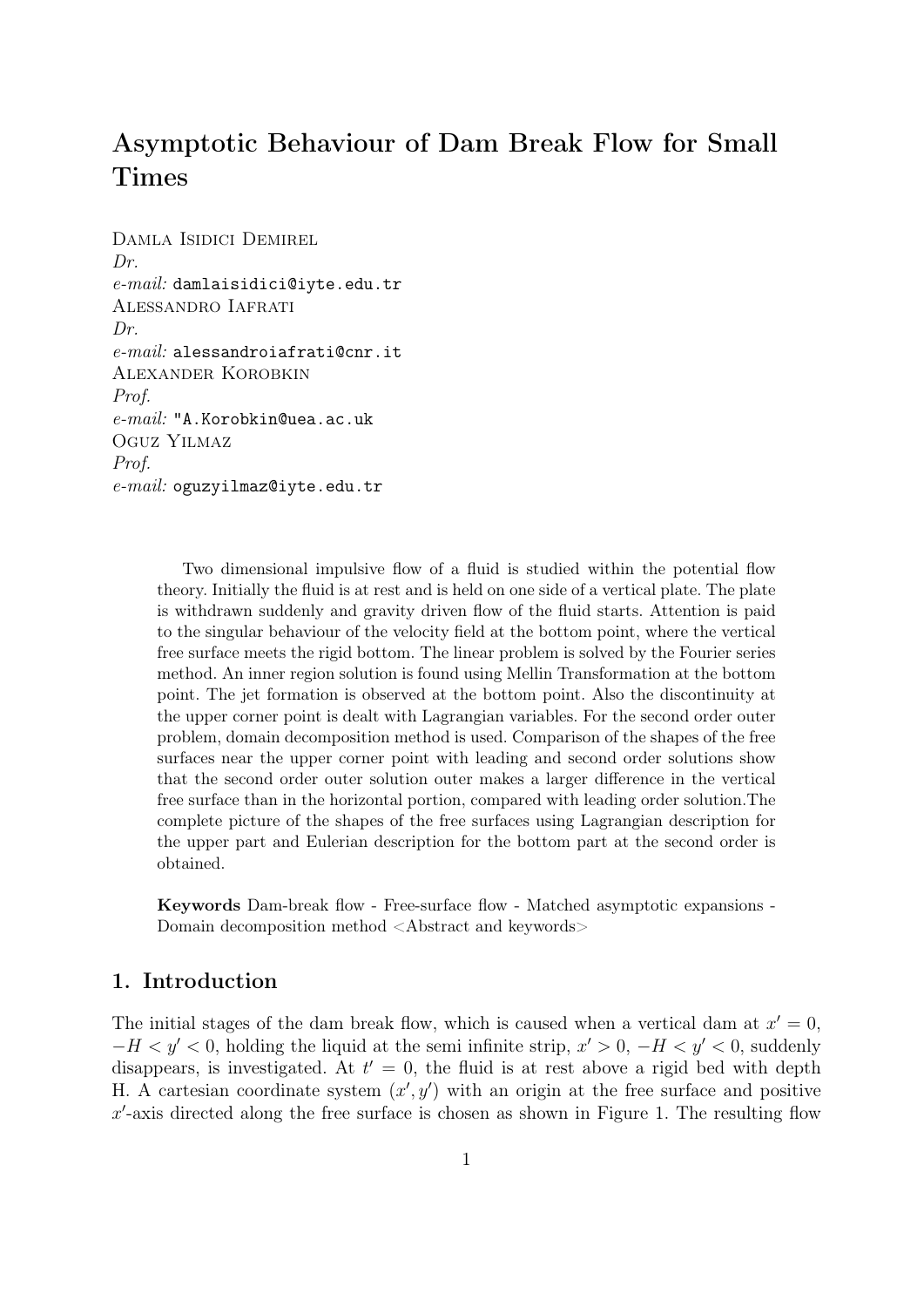is gravity driven, two dimensional and potential. The liquid is assumed to be inviscid and incompressible.

There are two free-surfaces of the flow region, which vary in time and have to be determined as part of solution. The upper horizontal part of the free-surface is denoted as  $y' = \eta'(x', t'), x' > 0$  and the vertical part as  $x' = \xi'(y', t')$ . The flow region is bounded by these free-surfaces and by the rigid bottom  $y' = -H$ .



Puc. 1. Flow region at the initial time instant  $t' = 0$ 

In this dam-break problem, we aim to construct a uniformly valid small-time solution by using matched asymptotic expansions. The solution in time as power series should be considered 'outer' solution, which should be corrected with 'inner' solution near the intersection point, where there is a logarithmic singularity of the free surface shape and the horizontal fluid velocity. The outer and inner asymptotic solutions have to be matched in such a way to get a solution which is uniformly valid in the whole flow domain. *The matching is carried out using the matching principle of Van Dyke [1], that is, the limit of the outer solution when approaching the corner point must be equal to the limit of the inner solution when approaching infinity. In principle higher approximations are possible by retaining further terms in the asymptotic expansions. But, in practice achieving higher order approximations are difficult due to the amount of calculations involved. In this paper we are satisfied by keeping the leading order terms of the inner and outer solutions.*

There are various numerical and experimental studies on dam break flows. One of the closely related study of this problem is the experimental study of Stansby et al. [2] which observes the singularity and shows that horizontal jet occurs at the corner point for classical dam break problem at small times. They also studied this problem for wet-bed case and observed that the mushroom-like jet occurs at the triple point both experimentally and numerically.

*Numerical treatment of the dam break flow for small times is rather difficult due to the logarithmic singularity at the bottom corner point. Stansby et al [2] had to artificially remove the singularity by smoothing the corner before applying the numerical method. The numerical treatment of the original dry bed dam break problem is only possible with the help of an asymptotic analysis; near the corner point inner region problem should be solved*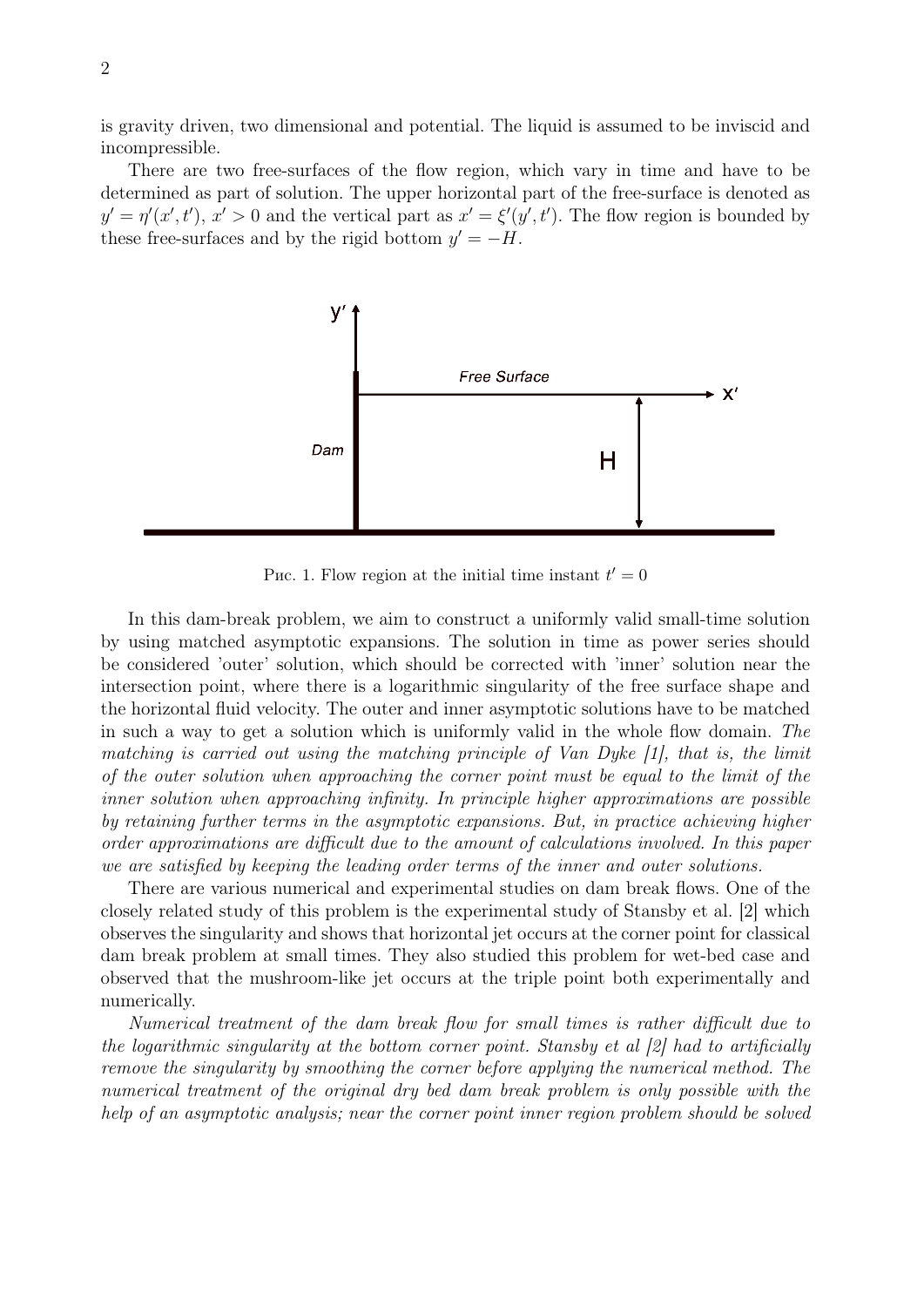#### *and the size of the inner region should be provided.*

Another related problem of impulsive acceleration of a wavemaker is thought to model the initial stages of the motion of a dam under earthquake loading. The linearized theory of this problem has been studied by Chwang [3]. He solves, to first order, the initial value problem in a small-time expansion and shows the free-surface to be singular at the intersection point. The remarkable point of these flow problems is the jet which occurs at the intersection point with the jet strength being dependent on the angle between the body surface and the free surface of the liquid and the direction of the body motion. This problem is studied for vertical plate in [3]-[5] and for inclined plate [6].

Dam break flows due to gravity is also studied by Pohle [7] and Stoker [8] using the Lagrangian description. However the Lagrangian variables are not suitable for the dam break problems (see Korobkin & Yilmaz [9]). Recently, King & Needham [5], solved a relevant problem of a uniformly accelerating plate into a block of fluid by using Eulerian variables. They used the leading order outer solution to derive the size of the inner region and then employed an integral transform to obtain the inner solution. Korobkin & Yilmaz [9], used complex analytic function theory to solve the dam break flow problem. They needed the second order outer solution to derive the inner region dimensions. In this paper, we aim to use the Eulerian description and the Mellin Transformation to solve the dambreak problem. Regarding the inner region solution, the free surface shape obtained in this paper is almost the same as that of Korobkin & Yilmaz [9] but the method used is different. The main idea of the paper is to compare the two methods in terms of methodology and the numerical results. The present method uses the Mellin transform and does not require the second order outer solution to derive the inner one, whereas the second order outer solution is needed for the method by Korobkin and Yilmaz [9].

The second order outer solution is needed to correctly capture the behaviour of the fluid flow near the top corner point and close to the singular corner point at the bottom. Special care is required to calculate the form of the free surface near the top corner point where horizontal and vertical free surfaces meet. In [9] it was shown theoretically that the free surfaces at the top corner point meet up at the order of  $\epsilon^2$  using the second order outer solution where  $\epsilon$  is a small parameter introduced to indicate the initial stages of the flow. Immediately after the disappearance of the dam, a part of horizontal and vertical free surfaces is expected to spill over to the region  $x' < 0$  (See Figure 1). Hence to calculate the free surface shape it is necessary to use the Lagrangian variables to follow the fluid particles outside the initial fluid region  $x' \geq 0$ ,  $-H \leq y' \leq 0$ . The second order outer solution could be found by the Fourier series method just as is done with the first order solution. However the second order problem is far more complicated than the first order problem and it is convenient to use the the domain decomposition method. The main idea of this method is to divide the whole fluid domain into suitable sub domains where solutions can be written as infinite series involving unknown coefficients, and then equate the truncated series at collocation points in the intersection of sub domains to derive the unknowns of the problem. To the authors best knowledge second order outer solution for the whole fluid domain has not been obtained before for the classical dam break problem. The domain decomposition method is used successfully by Needham et al [10] to find the first order outer solution in the problem of an inclined plate accelerating into a body of fluid.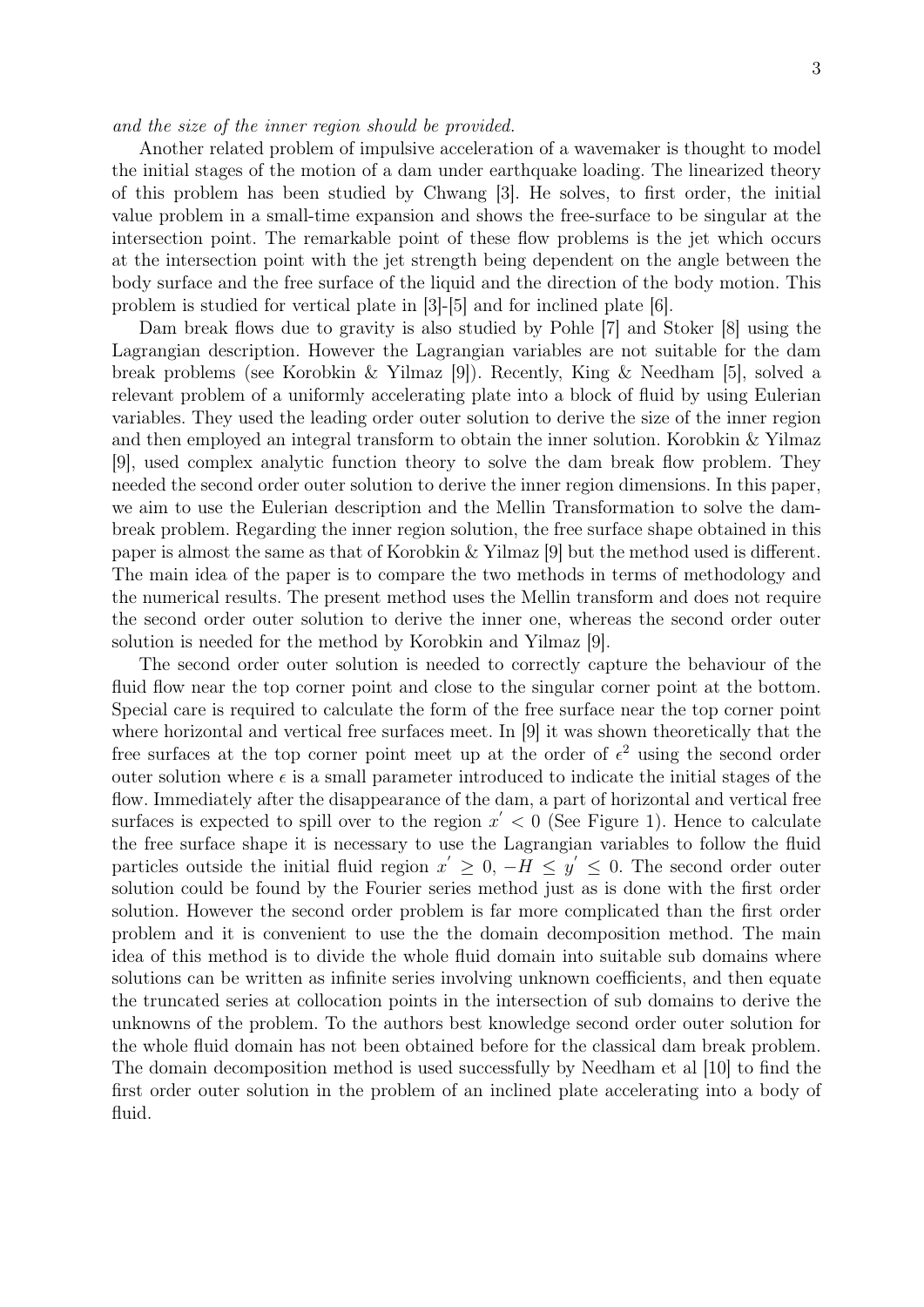Domain Decomposition methods suggest a convenient way to solve the complicated two and three dimensional nonlinear problems numerically by the concept of domain splitting instead of using arduous finite element approximations for the whole domain [11]. As an example Glowinski et al solved the numerical simulation of a *transonic* flow by the Schwarz-alternating method with the overlapped regions. They showed the efficiency and the stability of these methods by applying them to the several Poisson problems. Cai [12] is also concentrated on one special group of these Domain Decomposition methods using overlapping subdomains and using the software Diffpack. This study states that the convergence of the solution on the internal boundaries ensures the convergence of the solution in the entire solution domain.

A detailed analysis of the Domain Decomposition methods, and of the 'Schwarz method for overlapping domains' which is similar to the one adopted here, is given in Quarteroni and Valli [13], where the mathematical foundations of the different approaches is provided.

In section 2 we formulate the dam break problem using dimensionless variables, and derive the leading order solution. Next we derive the leading order asymptotics in section 3. Also, we deal with discontinuity at the upper corner point by using Lagrangian variables in section 4. We derive the second order outer solution using the domain decomposition method in section 5. Finally we draw some conclusions in section 6.

### 2. Formulation of the problem

The Euler equations of fluid motion are used in the fluid domain together with kinematic and dynamic free-surface conditions at the free surfaces and the slip boundary condition at the bottom to model the dynamics of this system. Dimensionless unprimed variables are introduced as follows,

$$
x' = Hx , \quad \eta' = H\eta ,
$$
  
\n
$$
y' = Hy , \quad \xi' = H\xi ,
$$
  
\n
$$
t' = \sqrt{\frac{H}{g}}t , \quad p' = p\rho gH .
$$
  
\n(1)

A mathematical statement of the problem can now be written in non-dimensional form as

$$
\begin{aligned}\n\frac{\partial u}{\partial x} + \frac{\partial v}{\partial y} &= 0, \\
\frac{\partial u}{\partial t} + u \frac{\partial u}{\partial x} + v \frac{\partial u}{\partial y} &= -\frac{\partial p}{\partial x}, \\
\frac{\partial v}{\partial t} + u \frac{\partial v}{\partial x} + v \frac{\partial v}{\partial y} &= -\frac{\partial p}{\partial y} - 1, \\
\end{aligned}\n\bigg\} - 1 \le y \le \eta(x, t), \xi(y, t) \le x \le \infty \tag{2}
$$

$$
\frac{\partial}{\partial x} + v \frac{\partial}{\partial y} = -\frac{\partial p}{\partial y} - 1 ,
$$
\n
$$
v = \frac{\partial \eta}{\partial t} + u \frac{\partial \eta}{\partial x} , \quad p = 0 \quad \text{on } y = \eta(x, t),
$$
\n(3)

$$
u = \frac{\partial \xi}{\partial t} + v \frac{\partial \xi}{\partial y}, \quad p = 0 \quad \text{on } x = \xi(y, t), \tag{4}
$$

$$
v(x, -1, t) = 0,\t(5)
$$

$$
\eta(x,0) = \xi(y,0) = 0, \qquad u(x,y,0) = v(x,y,0) = 0,\tag{6}
$$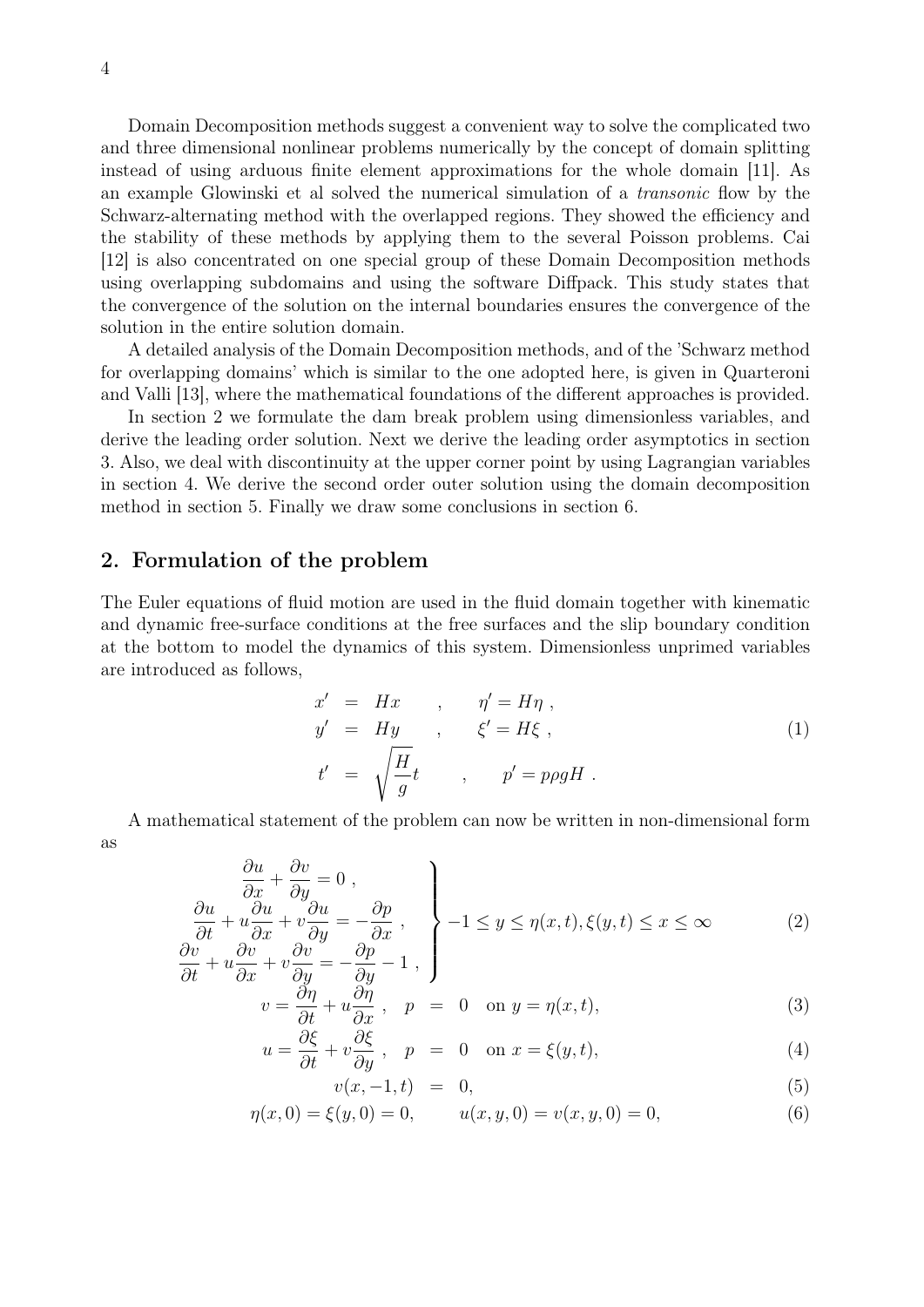as 
$$
x \to \infty
$$
,  $u, v \to 0$  and  $p \to -y$ , 
$$
(7)
$$

where equations (2) are Euler equations, (3) and (4) are kinematic and dynamic boundary conditions at the horizontal and vertical free surfaces, (5) is the slip boundary condition at the bottom, (6) is the initial conditions which state that the fluid is at rest initially and (7) is the radiation condition at *∞*.

A small-time solution to  $(2)$  -  $(7)$  may be sought by posing the power series expansions of the unknown variables, horizontal and vertical components of velocity, horizontal and vertical free surface shapes and pressure, in time,

$$
u = u_0(x, y) + tu_1(x, y) + O(t^2),
$$
  
\n
$$
v = v_0(x, y) + tv_1(x, y) + O(t^2),
$$
  
\n
$$
\eta = \eta_0(x) + t\eta_1(x) + t^2\eta_2(x) + O(t^3),
$$
  
\n
$$
\xi = \xi_0(y) + t\xi_1(y) + t^2\xi_2(y) + O(t^3),
$$
  
\n
$$
p = p_0(x, y) + tp_1(x, y) + O(t^2)
$$
\n(8)

as  $t \to 0$  **x** =  $O(1)$ , where **x** =  $(x, y)$ . We find from the initial conditions that  $u_0 = v_0 = 0$ ,  $\eta_0 = \eta_1 = 0$  and  $\xi_0 = \xi_1 = 0$ .

### 2.1. The Leading Order Solution

By substituting the expansions (8) in (2) - (7) and using the Taylor series expansions of unknown functions about  $y = 0$  for the vertical free surface and  $x = 0$  for the horizontal free surface in the boundary conditions, we fix the domain as the semi-infinite horizontal strip, *−*1 *≤ y ≤* 0, 0 *≤ x < ∞* and find the following boundary value problem at the leading order as

$$
\frac{\partial u_1}{\partial x} + \frac{\partial v_1}{\partial y} = 0,
$$
\n
$$
u_1 = -\frac{\partial p_0}{\partial x}, \qquad v_1 = -\frac{\partial p_0}{\partial y} - 1,
$$
\n
$$
\left\} - 1 \le y \le 0, 0 \le x < \infty
$$
\n(9)

$$
v_1(x,-1) = 0, \quad \eta_2 = \frac{1}{2}v_1(x,0), \quad \xi_2 = \frac{1}{2}u_1(0,y), \tag{10}
$$

 $p_0(x, 0) = 0$ ,  $p_0(0, y) = 0$  (11)

as 
$$
x \to \infty
$$
,  $u_1, v_1 \to 0$  and  $p_0 \to -y$ . (12)

Solution to the problem  $(9)-(12)$  is quite straightforward and found by the Fourier Series method as

$$
p_0(x,y) = -y + \sum_{n=0}^{\infty} \frac{8(-1)^n}{(2n+1)^2 \pi^2} \sin\left((2n+1)\frac{\pi}{2}y\right) e^{-(2n+1)\frac{\pi}{2}x}, \qquad (13)
$$

$$
\xi_2(y) = \frac{2}{\pi} \sum_{n=0}^{\infty} \frac{(-1)^n \sin \left( (2n+1)\frac{\pi}{2}y \right)}{2n+1} \,. \tag{14}
$$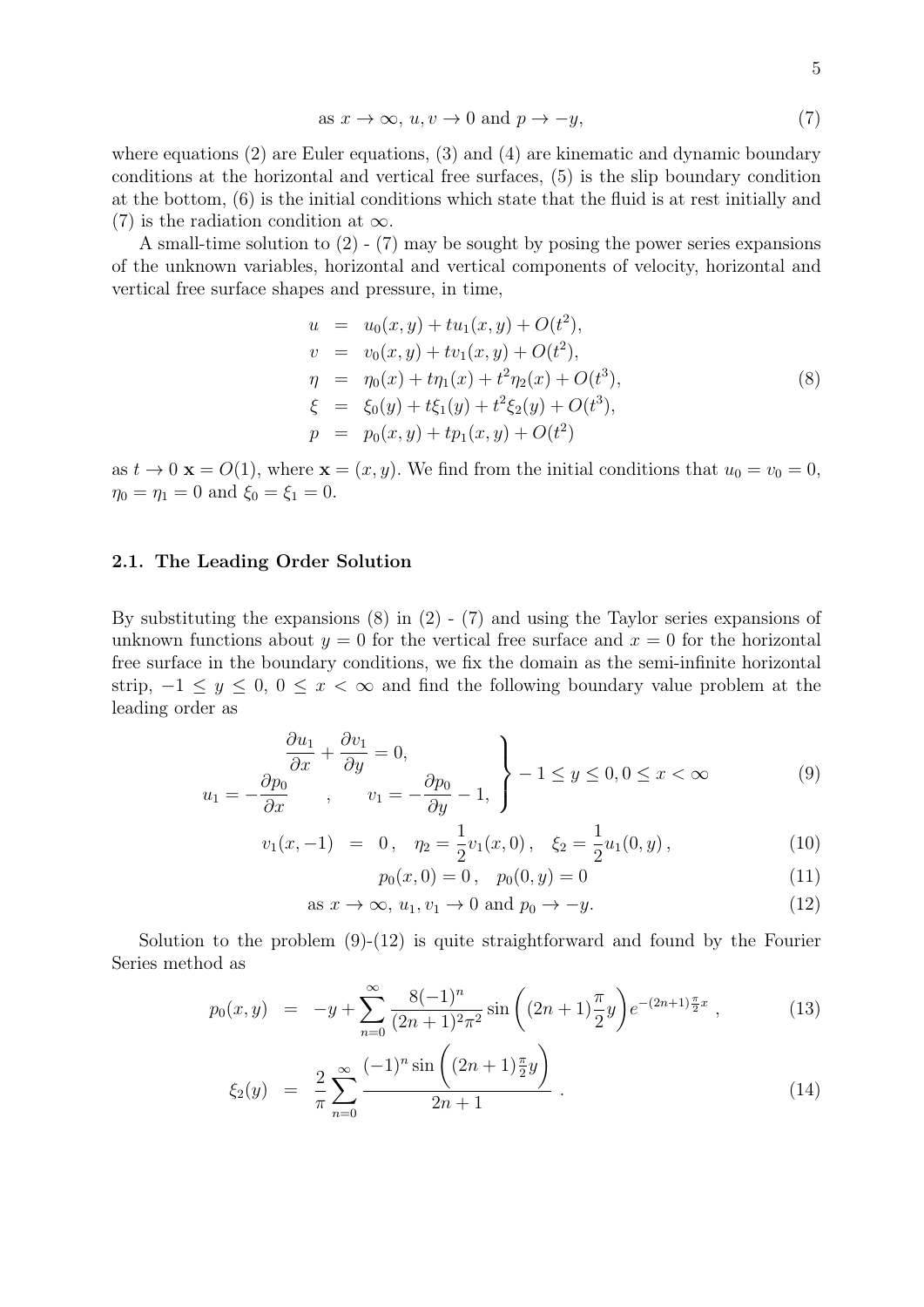#### 2.2. Analysis of the Singularity Near the Bottom Point (0,-1)

The sum of the series in (14) is  $\xi_2 = \frac{1}{\pi}$  $\frac{1}{\pi}$  log(tan  $\frac{\pi}{4}(1+y)$ ) which exhibits a singularity in the free-surface elevation as  $y \rightarrow -1$ . It is seen that *the infinite sum in (13) converges at the corner point implying that* the pressure is well behaved near the corner point,  $(0, -1)$ *and that* the horizontal fluid velocity and the free surface shape are singular at the corner point,

$$
u_1(0, y) = \frac{2}{\pi} \log(\tan \frac{\pi}{4}(1+y)).
$$
\n(15)



Рис. 2. New coordinate axes *ξ*, *η* and the inner region

The singularity at the point (0*, −*1) suggests that the expansions (8) are outer expansions to this problem. An inner solution is required in the neighbourhood of the point (0*, −*1), as  $t \to 0$ . First, the behaviour of  $p_0$  is investigated as  $(x^2 + y^2)^{\frac{1}{2}} \to 0$ . The origin is translated to the bottom point by the transformation  $\xi = x$  and  $\eta = y + 1$  and then the standard polar coordinates  $(\rho, \theta)$  are introduced by  $\xi = \rho \cos \theta$  and  $\eta = \rho \sin \theta$  (see Fig. 2). Using (13) and (14), as  $\rho \rightarrow 0$ , we have the limiting values of the outer solution

$$
p_0 = \rho \log \rho \left( -\frac{2}{\pi} \cos \theta \right) + \rho \left( -\sin \theta + \frac{2}{\pi} (1 - \log(\frac{\pi}{4})) + \frac{2}{\pi} \theta \sin \theta \right) + o(\rho),
$$
  

$$
\xi_2 = \frac{1}{\pi} \log \frac{\pi}{4} + \frac{1}{\pi} \log \eta + O(\eta^2) \qquad \text{as } \eta = \rho \to 0.
$$
 (16)

This indicates that  $p_0$  is analytic and  $\xi_2$  is singular at the corner point;  $p_0 = O(\rho \log \rho)$ and  $\xi_2 = O(\log \rho)$  as  $\rho \to 0$ . The fluid velocities in the corner region are calculated by the equations  $u_1 = -\frac{\partial p_0}{\partial \xi}$  and  $v_1 = -\frac{\partial p_0}{\partial \eta} - 1$ , from (9). Then we find that the horizontal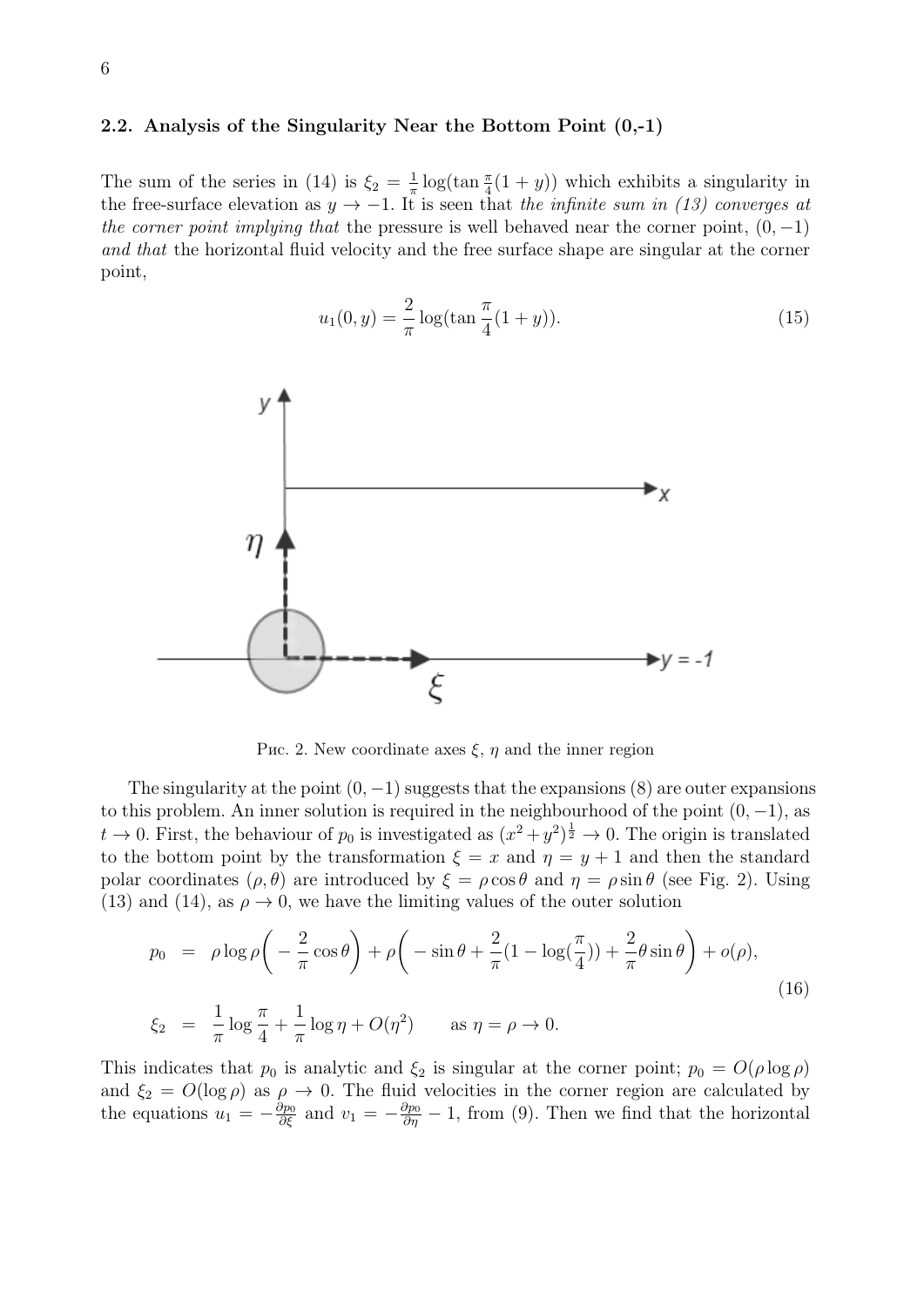velocity has logarithmic singularity at the corner point,  $u_1 = O(\log \rho)$  and  $v_1 = O(1)$  as  $\rho \rightarrow 0$ . In the next section, an inner region solution is developed near the singular point.

# 3. Leading Order Asymptotic (Inner) Solution Near the Bottom Point (0*, −*1)

The method of this section follows closely that of King & Needham [5]. In order to formulate an inner solution to this problem when  $\xi, \eta = o(1)$  as  $t \to 0$ , the magnitude of terms in the velocity components in equations (2) are examined. The local analysis at the end of section 2 shows that as  $\rho = (\xi^2 + \eta^2)^{\frac{1}{2}} \to 0;$ 

$$
u = O(t \log \rho), \qquad v = O(t), \tag{17}
$$

$$
p = O(\rho \log \rho), \qquad \xi = O(t^2 \log \rho). \tag{18}
$$

Thus a typical term kept in (2) is  $v_t = O(1)$  whereas a typical neglected term, which represents fluid inertia, is  $uv_x = O((t^2 \log \rho)/\rho)$ . These two terms are of equal magnitude when  $t^2 \log \rho = O(\rho)$ . If this is solved iteratively, we find that  $\rho = O(-t^2 \log t)$ . In this region inertial terms are important and  $v = O(t)$ ,  $u = O(t \log t)$ ,  $p = O(t^2 \log^2 t)$  and  $\xi = O(t^2 \log t)$ . These estimates suggest the following inner variables,

$$
\bar{\xi} = -\frac{\xi}{t^2 \log t}, \quad \bar{\eta} = -\frac{\eta}{t^2 \log t}, \quad \bar{u} = u, \quad \bar{v} = v, \quad \bar{p} = p. \tag{19}
$$

which gives the boundary value problem in the inner region,

$$
\frac{\partial \bar{u}}{\partial \bar{\xi}} + \frac{\partial \bar{v}}{\partial \bar{\eta}} = 0,
$$
\n
$$
\frac{\partial \bar{u}}{\partial t} - \bar{\eta} \left( \frac{2}{t} + \frac{1}{t \log t} \right) \frac{\partial \bar{u}}{\partial \bar{\xi}} - \bar{\eta} \left( \frac{2}{t} + \frac{1}{t \log t} \right) \frac{\partial \bar{u}}{\partial \bar{\eta}} - \frac{1}{t^2 \log t} \bar{u} \frac{\partial \bar{u}}{\partial \bar{\xi}} - \frac{1}{t^2 \log t} \bar{v} \frac{\partial \bar{u}}{\partial \bar{\eta}} = \frac{1}{t^2 \log t} \frac{\partial \bar{p}}{\partial \bar{\xi}},
$$
\n
$$
\frac{\partial \bar{v}}{\partial t} - \bar{\xi} \left( \frac{2}{t} + \frac{1}{t \log t} \right) \frac{\partial \bar{v}}{\partial \bar{\xi}} - \bar{\eta} \left( \frac{2}{t} + \frac{1}{t \log t} \right) \frac{\partial \bar{v}}{\partial \bar{\eta}} - \frac{1}{t^2 \log t} \bar{u} \frac{\partial \bar{v}}{\partial \bar{\xi}} - \frac{1}{t^2 \log t} \bar{v} \frac{\partial \bar{v}}{\partial \bar{\eta}} = \frac{1}{t^2 \log t} \frac{\partial \bar{p}}{\partial \bar{\eta}} - 1,
$$
\n(20)

in the domain  $0 \leq \bar{\eta} < \infty$ ,  $\bar{\xi} \geq \xi(\bar{\eta}, t) / (-t^2 \log t)$  and subject to free-surface conditions on  $\bar{\xi} = \xi(\bar{\eta}, t) / (-t^2 \log t),$ 

$$
\bar{u} = \frac{\partial \xi}{\partial t} - \bar{\eta} \left( \frac{2}{t} + \frac{1}{t \log t} \right) \frac{\partial \xi}{\partial \bar{\eta}} - \left( -\frac{1}{t^2 \log t} \right) \bar{v} \frac{\partial \xi}{\partial \bar{\eta}} \quad \text{and} \quad \bar{p} = 0. \tag{21}
$$

Matching conditions (16) are also written in terms of the inner variables and are applied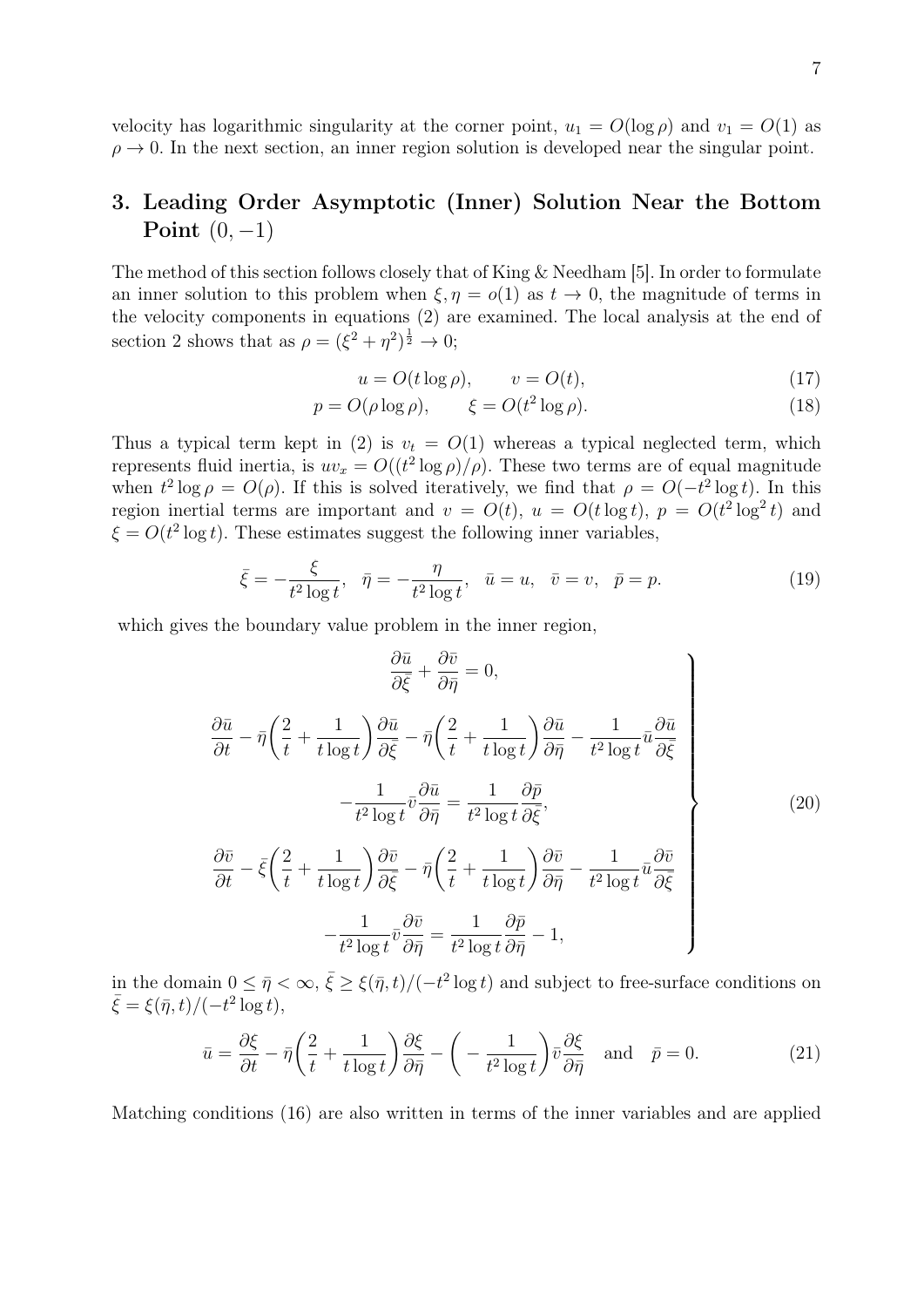as  $\bar{\rho} = (\bar{\xi}^2 + \bar{\eta}^2)^{\frac{1}{2}} \to \infty$ . So we get the limiting behaviour of the inner solution as  $\bar{\rho} \to \infty$ , which suggest the following inner region form of the expansions

$$
\bar{p} = t^2 (\log t)^2 \bar{p}_1 + t^2 \log t \bar{p}_2 + o(t^2 \log t), \quad \xi = t^2 \log t \xi_1 + t^2 \xi_2 + o(t^2), \tag{22}
$$

$$
\bar{u} = t \log t \bar{u}_1 + t \bar{u}_2 + o(t), \quad \bar{v} = t \log t \bar{v}_1 + t \bar{v}_2 + o(t), \tag{23}
$$

as  $t \to 0$  with  $\bar{\xi}, \bar{\eta} = O(1)$ . If the expansions (22) and (23) are substituted into the inner region problem (20)-(21) and by using the Taylor series expansions of unknowns at the free surface,  $\bar{\xi} = \xi(\bar{\eta}, t) / (-t^2 \log t)$ , at the leading order we obtain

$$
\frac{\partial \bar{u}_1}{\partial \bar{\xi}} + \frac{\partial \bar{v}_1}{\partial \bar{\eta}} = 0,
$$
\n
$$
\bar{u}_1 - 2\bar{\xi} \frac{\partial \bar{u}_1}{\partial \bar{\xi}} - 2\bar{\eta} \frac{\partial \bar{u}_1}{\partial \bar{\eta}} - \bar{u}_1 \frac{\partial \bar{u}_1}{\partial \bar{\xi}} - \bar{v}_1 \frac{\partial \bar{u}_1}{\partial \bar{\eta}} = \frac{\partial \bar{p}_1}{\partial \bar{\xi}},
$$
\n
$$
\bar{v}_1 - 2\bar{\xi} \frac{\partial \bar{v}_1}{\partial \bar{\xi}} - 2\bar{\eta} \frac{\partial \bar{v}_1}{\partial \bar{\eta}} - \bar{u}_1 \frac{\partial \bar{v}_1}{\partial \bar{\xi}} - \bar{v}_1 \frac{\partial \bar{u}_1}{\partial \bar{\eta}} = \frac{\partial \bar{p}_1}{\partial \bar{\eta}},
$$
\n(24)

in the domain  $0 \leq \bar{\eta} < \infty$ ,  $\bar{\xi} > -\xi_1$ , subject to the free-surface conditions on  $\bar{\xi} = -\xi_1$ ,

$$
\bar{u}_1 = 2\xi_1 - 2\bar{\eta}\frac{\partial \xi_1}{\partial \bar{\eta}} - \bar{v}_1 \frac{\partial \xi_1}{\partial \bar{\eta}} \quad \text{and} \quad \bar{p}_1 = 0. \tag{25}
$$

From the limiting behaviour of the inner region solution as  $\bar{\rho} \to \infty$ , at the leading order, we have,

$$
\bar{p}_1 \sim \frac{4}{\pi} \bar{\xi} \quad , \quad \xi_1 \sim \frac{2}{\pi} \quad , \quad \bar{u}_1 \sim \frac{4}{\pi} \quad , \quad \bar{v}_1 \sim 0 \quad \text{as } (\bar{\xi}^2 + \bar{\eta}^2)^{\frac{1}{2}} \to \infty.
$$
 (26)

These matching conditions must be the solution or a part of the solution of the leading order problem. By this fact, the exact solution to this problem is

$$
\bar{u}_1 \equiv \frac{4}{\pi} , \quad \bar{v}_1 \equiv 0 , \quad \bar{p}_1 \equiv \frac{4}{\pi} \left( \bar{\xi} + \frac{2}{\pi} \right) , \quad \xi_1 \equiv \frac{2}{\pi},
$$
\n(27)

which represents a mass of fluid moving to the left at the bottom, similar to the findings of [4] where a block of fluid is rising.

Similarly, using the next order terms in the perturbation process, the second order problem is obtained,

$$
\frac{\partial \bar{u}_2}{\partial \bar{\xi}} + \frac{\partial \bar{v}_2}{\partial \bar{\eta}} = 0,
$$
\n
$$
\frac{4}{\pi} + \bar{u}_2 - 2\bar{\xi}\frac{\partial \bar{u}_2}{\partial \bar{\xi}} - 2\bar{\eta}\frac{\partial \bar{u}_2}{\partial \bar{\eta}} - \frac{4}{\pi}\frac{\partial \bar{u}_2}{\partial \bar{\xi}} = \frac{\partial \bar{p}_2}{\partial \bar{\xi}},
$$
\n
$$
\bar{v}_2 - 2\bar{\xi}\frac{\partial \bar{v}_2}{\partial \bar{\xi}} - 2\bar{\eta}\frac{\partial \bar{v}_2}{\partial \bar{\eta}} - \frac{4}{\pi}\frac{\partial \bar{v}_2}{\partial \bar{\xi}} = \frac{\partial \bar{p}_2}{\partial \bar{\eta}} - 1,
$$
\n(28)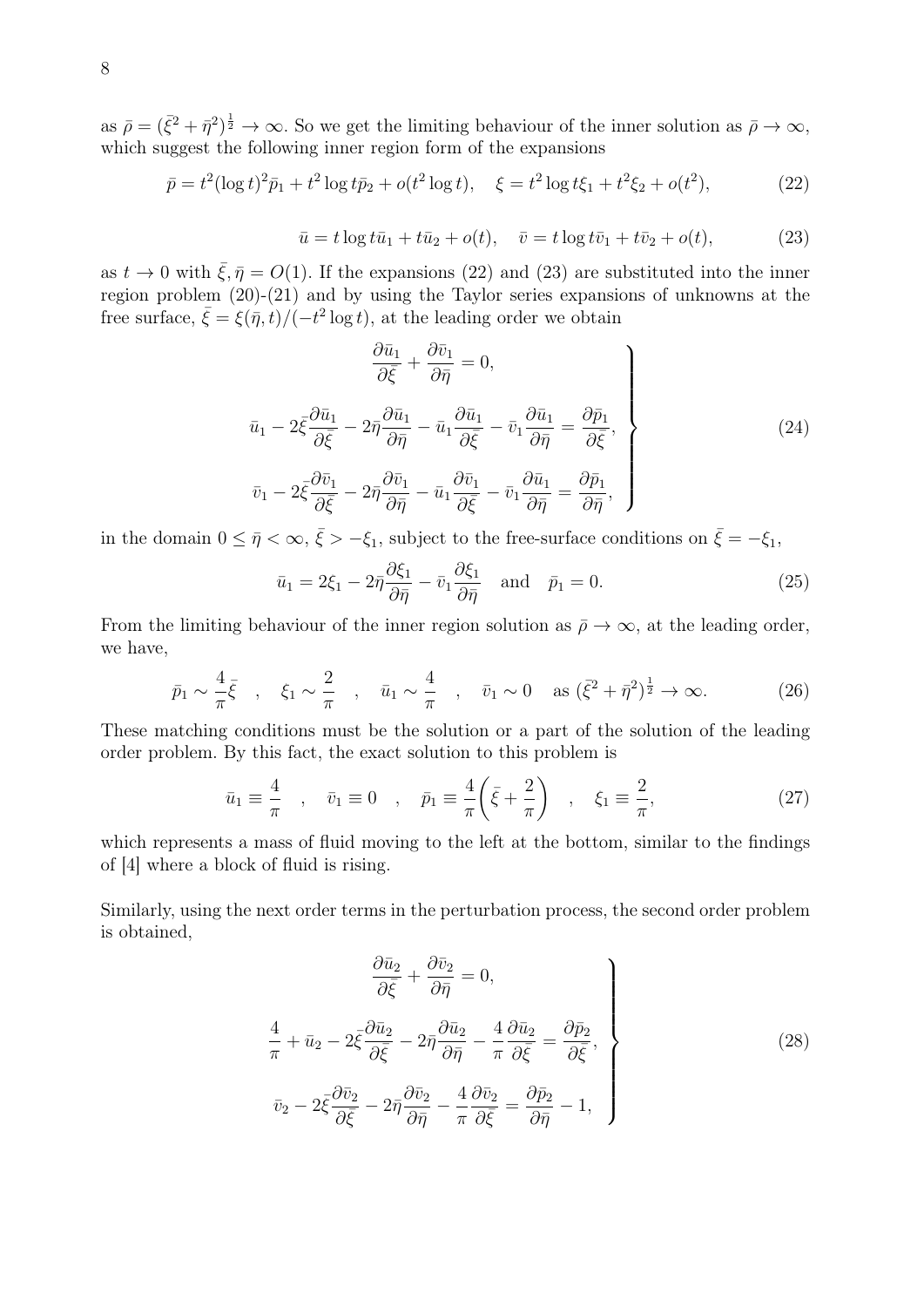to be solved in the fixed domain  $0 \leq \bar{\eta} < \infty$ ,  $\bar{\xi} > -\frac{2}{\pi}$  $\frac{2}{\pi}$ . The free-surface conditions on  $\bar{\xi} = -\frac{2}{\pi}$  $\frac{2}{\pi}$  are

$$
\bar{p}_2 = \frac{4}{\pi} \xi_2 , \quad \bar{u}_2 = \frac{2}{\pi} + 2\xi_2 - 2\bar{\eta} \frac{\partial \xi_2}{\partial \bar{\eta}}
$$
\n(29)

and the matching conditions, which are obtained from (16), at the second order are,

$$
\bar{p}_2 \sim \frac{2}{\pi} \left\{ (\mu - 1)\bar{\xi} + \bar{\xi} \log \bar{\rho} + (\frac{\pi}{2} - \theta)\bar{\eta} \right\} \qquad , \qquad \xi_2 \sim \frac{1}{\pi} (\mu + \log \bar{\eta}), \tag{30}
$$

$$
\bar{u}_2 \sim \frac{2}{\pi}\mu - 1 + \log \bar{\rho} \qquad , \qquad \bar{v}_2 \sim -\frac{2}{\pi}\theta, \tag{31}
$$

as  $(\bar{\xi}^2 + \bar{\eta}^2)^{\frac{1}{2}} \to \infty$ , where  $\mu = \log(-\log t) + \log(\frac{\pi}{4})$ . Here  $(\bar{\rho}, \theta)$  are the usual polar coordinates with respect to the Cartesian coordinates  $(\bar{\xi}, \bar{\eta})$ .

Since horizontal velocity  $\bar{u}_2$  and pressure are unbounded as  $\bar{\rho} \to \infty$ , the boundary value problem (28)-(31) is not easy to solve. This problem is solved in the next subsection.

# 3.1. Reformulation and the Mellin Transform of the boundary value problem (28)

It would be more convenient at this stage to continue with velocity potential  $\varphi$ . Since the flow is irrotational at the begining, by the Cauchy-Lagrange theorem, the flow is irrotational at all times. Thus a velocity potential  $\varphi$  is introduced by  $\bar{u}_2 + \frac{4}{\pi} = \frac{\partial \varphi}{\partial x}$ ,  $\bar{v}_2 = \frac{\partial \varphi}{\partial y}$ *∂y* and the coordinates are shifted by  $x_1 = \bar{\xi} + \frac{2}{\pi}$  $\frac{2}{\pi}$  and  $y_1 = \bar{\eta}$ . By using this velocity potential, the quarter plane problem (28)-(31) becomes

$$
\Delta \varphi = 0 \text{ in } 0 \le y_1 < \infty, x_1 > 0,
$$
  
\n
$$
p_0 + 3\varphi - 2y_1 \frac{\partial \varphi}{\partial y_1} = \frac{4}{\pi} \xi - y_1 \text{ on } x_1 = 0,
$$
  
\n
$$
\frac{\partial \varphi}{\partial x_1} = \frac{6}{\pi} + 2\xi - 2y_1 \frac{\partial \xi}{\partial y_1} \text{ on } x_1 = 0,
$$
  
\n
$$
\frac{\partial \varphi}{\partial y_1} = 0 \text{ on } y_1 = 0,
$$
  
\n
$$
\frac{2}{\pi} \left\{ x_1 \log(x_1^2 + y_1^2)^{\frac{1}{2}} - y_1 \tan^{-1}(\frac{y_1}{x_1}) + (\mu + 1)x_1 \right\} + o((x_1^2 + y_1^2)^{\frac{1}{2}}),
$$
  
\n
$$
\xi \sim \frac{1}{\pi} (\log y_1 + \mu) + o(1), \text{ as } r_1 = (x_1^2 + y_1^2)^{\frac{1}{2}} \to \infty,
$$
  
\n(32)

An integral transform can not be applied to (32) for  $\phi$  is unbounded as  $r_1 \to \infty$ . The standard polar coordinates  $(r_1, \theta_1)$  relating to the cartesian coordinates  $(x_1, y_1)$  are used

*ϕ ∼*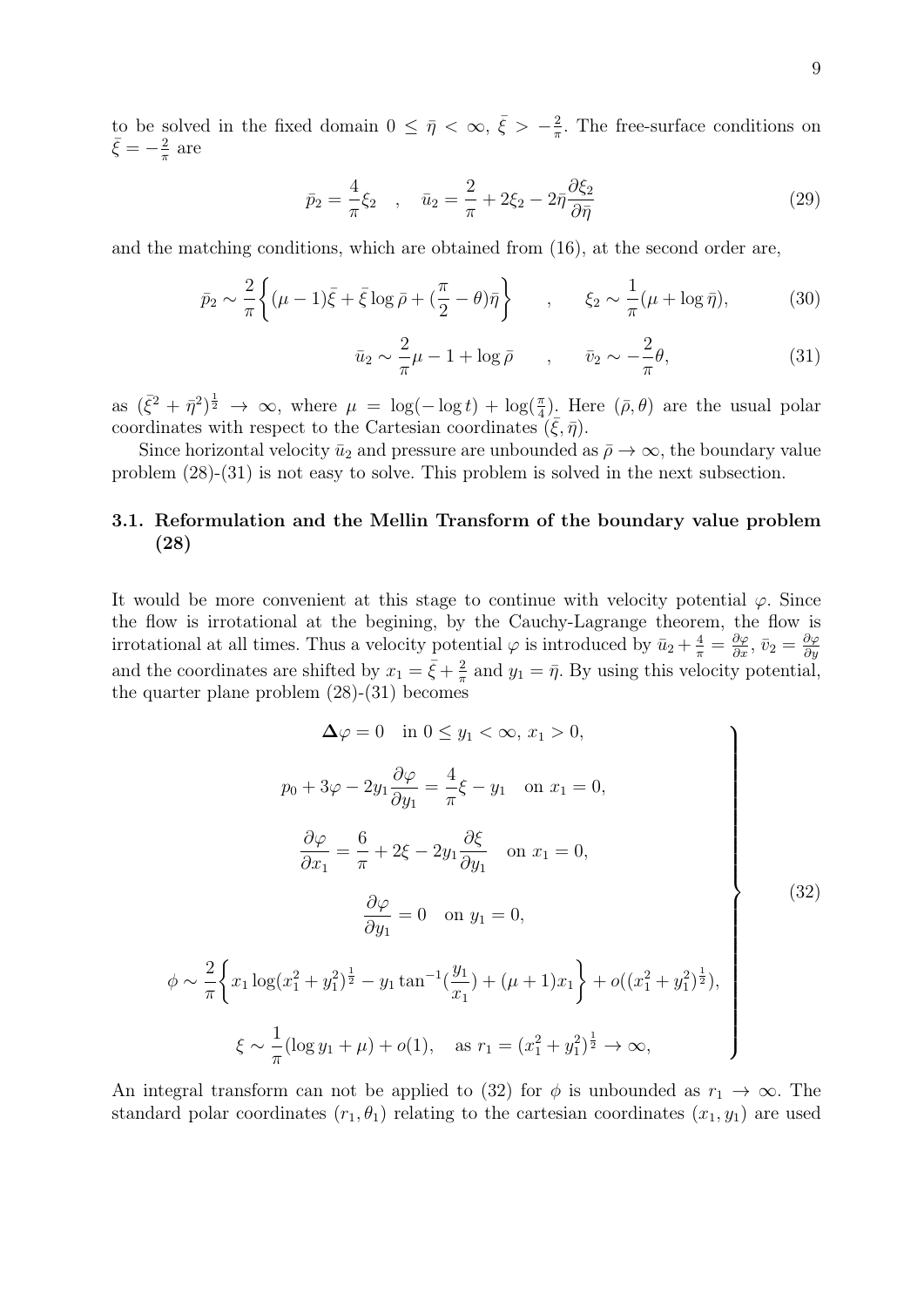$$
\varphi = \tilde{\varphi} + \frac{2}{\pi} \left\{ r_1 \cos \theta_1 \log r_1 - \theta_1 r_1 \sin \theta_1 + (\mu + 1) r_1 \cos \theta_1 \right\},\
$$
  

$$
\xi = \tilde{\xi} + \frac{1}{\pi} (\log r_1 + \mu),
$$
 (33)

so that  $\tilde{\varphi}$  is harmonic with  $\frac{\partial \tilde{\varphi}}{\partial \theta_1}(r_1, 0) = 0$  and the free-surface conditions on  $\theta_1 = \frac{\pi}{2}$  $\frac{\pi}{2}$  can be written from  $(32)$  by using  $(33)$  as

$$
p_0 + 3\tilde{\varphi} - 2r_1 \frac{\partial \tilde{\varphi}}{\partial r_1} = \frac{4}{\pi} \left\{ \overline{\xi} + \frac{1}{\pi} (\log r_1 + \mu) \right\},\tag{34}
$$

$$
\frac{1}{r_1} \frac{\partial \tilde{\varphi}}{\partial \theta_1} = -2\tilde{\xi} + 2r_1 \frac{\partial \tilde{\xi}}{\partial r_1}.
$$
\n(35)

It is easily seen that  $\tilde{\xi} = o(1)$  and  $\tilde{\phi} = o(r_1)$  as  $r_1 \to \infty$ . The improper integral of the transform may still be divergent since the behaviour of  $\tilde{\varphi}$  at  $\infty$  is  $o(r_1)$ . Thus a coordinate expansion of the form  $\tilde{\varphi} = A \log r_1 + B + O(1/r_1)$  for large  $r_1$  is suggested, where  $A = 4/(3\pi^2)$ ,  $B = \frac{4}{3\pi^2}\mu + \frac{8}{9\pi^2} - \frac{p_0}{3}$  $\frac{p_0}{3}$  and  $\tilde{\xi} = O(1/r_1^2)$ . Now using the coordinate expansion, the potential is redefined as

$$
\tilde{\varphi} = \phi + \frac{4}{6\pi^2} \log(1 + r_1^2) - B, \qquad \tilde{\xi} = \zeta.
$$
\n(36)

Thus we get  $\phi = O(1/r_1)$  as  $r_1 \to \infty$  and the following boundary value problem,

$$
\Delta \phi = -\frac{4}{6\pi^2} \Delta \log(1 + r_1^2) \quad \text{in } 0 \le r_1 < \infty, \ 0 \le \theta_1 \le \frac{\pi}{2},
$$
\n
$$
\frac{\partial \phi}{\partial \theta_1} = 0 \text{ on } \theta_1 = 0,
$$
\n
$$
3\phi - 2r_1 \frac{\partial \phi}{\partial r_1} = \frac{4}{\pi} \zeta + f^*(r_1) \text{ on } \theta_1 = \frac{\pi}{2},
$$
\n
$$
\frac{1}{r_1} \frac{\partial \phi}{\partial \theta_1} = -2\zeta + 2r_1 \frac{\partial \zeta}{\partial r_1} \text{ on } \theta_1 = \frac{\pi}{2},
$$
\n(37)

where

$$
f^*(r_1) = \frac{4}{3\pi^2} \left\{ 3\log r_1 - \frac{3}{2}\log(1+r_1^2) + \frac{2r_1^2}{1+r_1^2} - 2 \right\}.
$$

Now the Mellin transform,

$$
\Phi(s,\theta_1) = \int_0^\infty r_1^{s-1} \phi(r_1,\theta_1) dr_1,\tag{38}
$$

$$
Z(s) = \int_0^\infty r_1^{s-1} \zeta(r_1) dr_1,
$$
\n(39)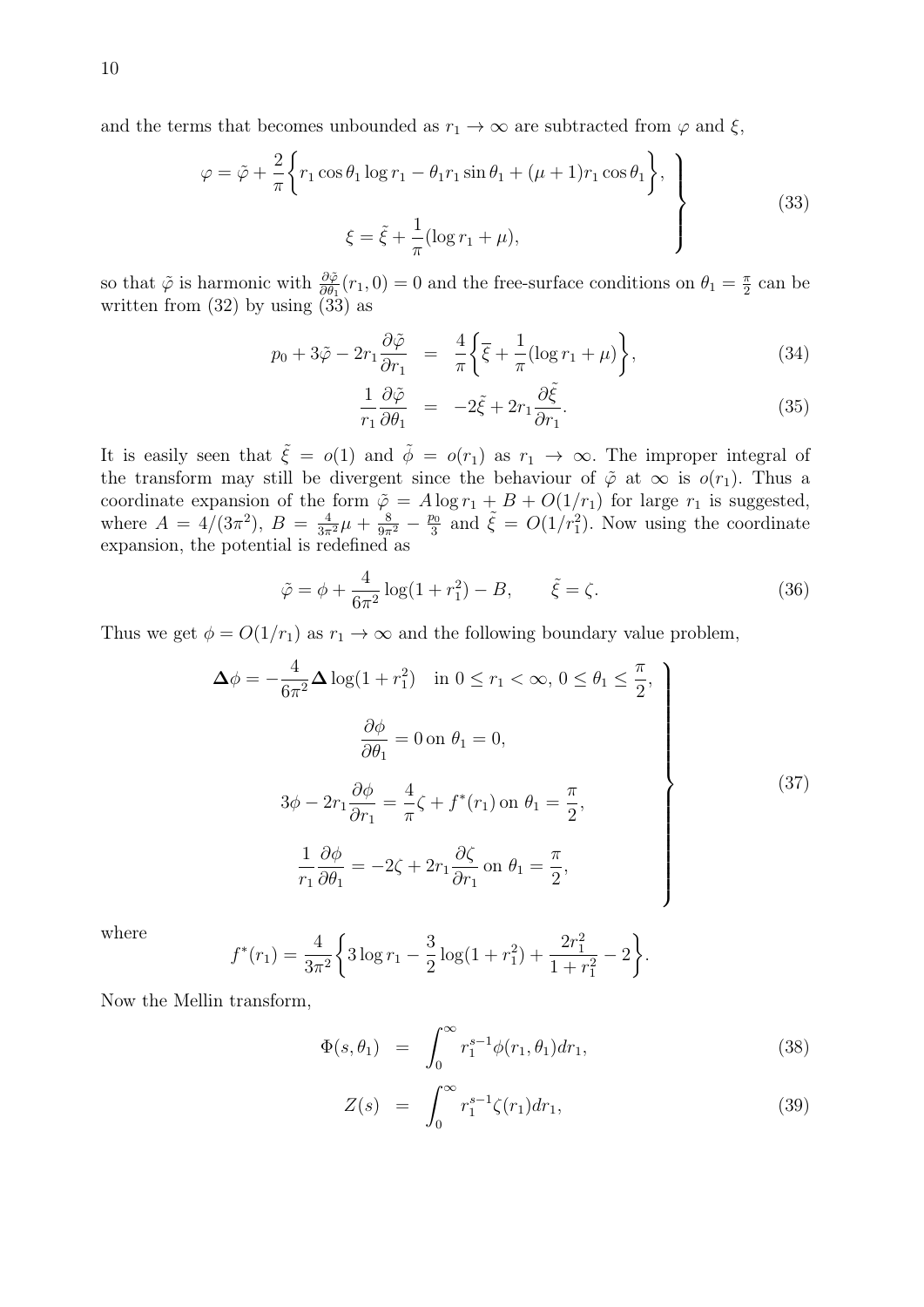can be applied to the boundary value problem (37). Since  $\phi = O(1)$ ,  $\zeta = O(\log r_1)$  as  $r_1 \to 0$  and  $\phi = O(1/r_1)$ ,  $\zeta = O(1/r_1^2)$  as  $r_1 \to \infty$  we expect  $\Phi$  to exist and be analytic in the strip  $0 < Re(s) < 1$  of the complex s-plane and Z will similarly be analytic in  $0 < Re(s) < 2.$ 

Taking the Mellin transform of the first equation in (37), we have

$$
\left\{\frac{\partial^2}{\partial \theta_1^2} + s^2\right\} \Phi(s, \theta_1) = -\frac{2s}{3\pi \sin(\frac{\pi}{2}s)}.
$$
\n(40)

The general solution to this ordinary differential equation is

$$
\Phi(s,\theta_1) = a(s)\sin(s\theta_1) + b(s)\cos(s\theta_1) - \frac{2}{3\pi s \sin(\frac{\pi}{2}s)}.
$$
\n(41)

Similarly taking the Mellin transform of the boundary condition  $\frac{\partial \phi}{\partial \theta_1} = 0$  on  $\theta_1 = 0$  gives the transformed boundary condition  $\frac{\partial \Phi}{\partial \theta_1} = 0$  on  $\theta_1 = 0$ . Application of this boundary condition to the general solution (41) gives  $a(s) = 0$ . By transforming the free-surface conditions on  $\theta_1 = \frac{\pi}{2}$  $\frac{\pi}{2}$ , we obtain  $b(s)$  as a solution of a difference equation,

$$
b(s) = \frac{\bar{b}(s)(-1)^s \Gamma(s)}{\pi^s \Gamma(s + \frac{5}{2}) \Gamma(s + 2)},
$$
\n
$$
(42)
$$

where  $\bar{b}(s)$  is a solution of  $\bar{b}(s)/\bar{b}(s-1) = 1$ . This gives the Mellin transform of the free-surface elevation by the Mellin transformed free-surface condition (third equation in  $(37)$ ,

$$
Z(s) = -\frac{\bar{b}(s)(-1)^{s-1}\cos(\frac{\pi}{2}s)}{2s(s+1)\pi^{s-1}\Gamma(s+\frac{3}{2})}.
$$
\n(43)

In order to ensure the convergence of the inversion integral, we require  $\nu = Im(s) > -3$ and  $b(s)$  must have the following behaviour,

$$
\bar{b}(\nu + i\sigma) = \begin{cases}\nO(1), & \sigma \to +\infty \\
O(e^{2\pi\sigma}), & \sigma \to -\infty.\n\end{cases}
$$
\n(44)

where  $s = \nu + i\sigma$ . A function of period 1 which has this property is

$$
\bar{b}(s) = \frac{c}{(-1)^s \sin \pi s} \tag{45}
$$

where c is an arbitrary constant. With this choice of  $b(p)$  and by using the following Mellin inversion formulas of  $Z(p)$  and  $\Phi(p, \theta_1)$ ,

$$
\zeta(r_1) = \frac{1}{2\pi i} \int_{\tau - i\infty}^{\tau + i\infty} r_1^{-s} Z(s) ds,
$$
  

$$
\phi(r_1, \theta_1) = \frac{1}{2\pi i} \int_{\tau - i\infty}^{\tau + i\infty} r^{-s} \Phi(s, \theta_1) ds,
$$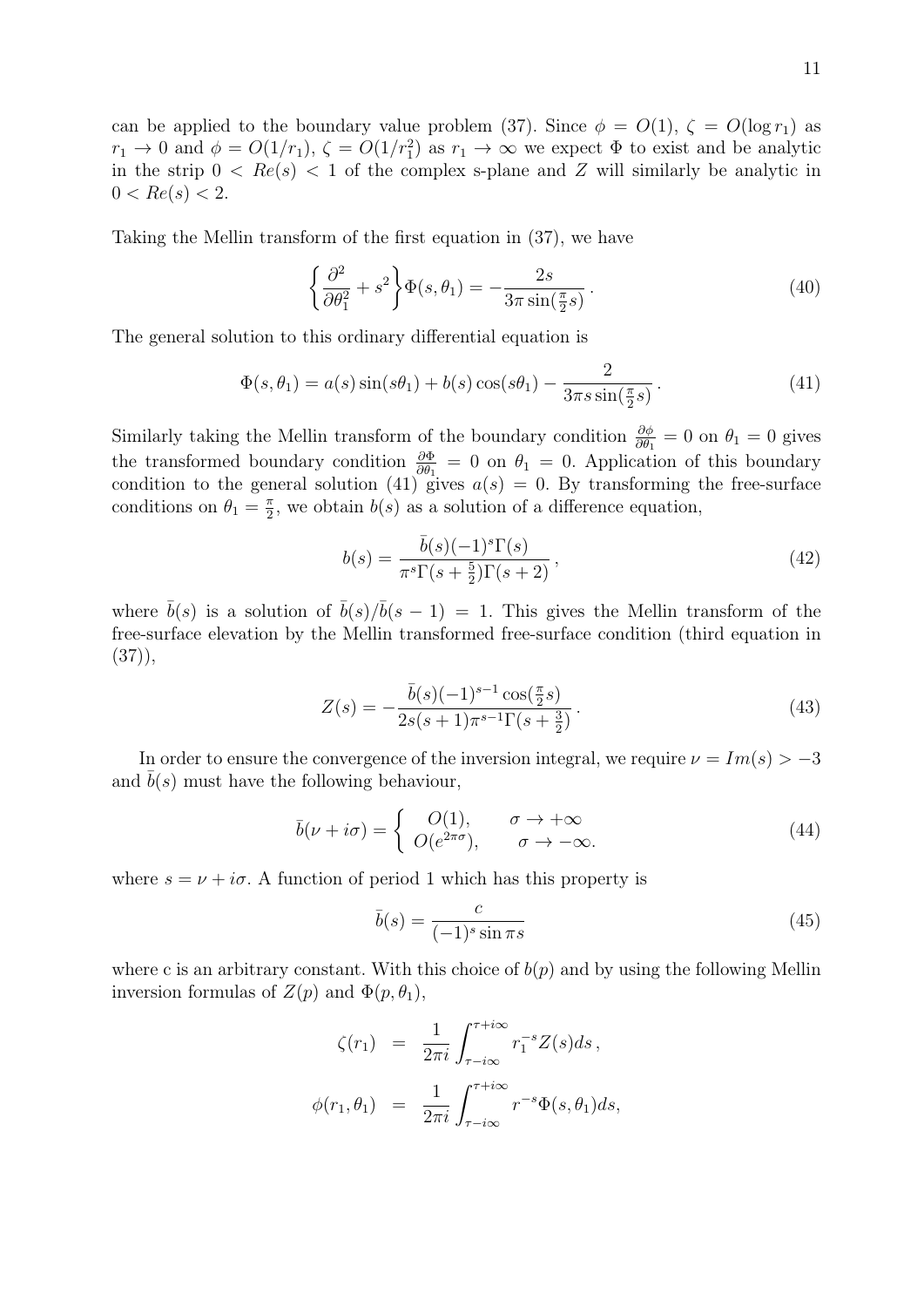we have,

$$
\zeta(r_1) = \frac{c\pi}{4} \frac{1}{2\pi i} \int_{\tau - i\infty}^{\tau + i\infty} \frac{(1/\pi r_1)^s}{s(1+s)\sin(\frac{\pi}{2}s)\Gamma(s+\frac{3}{2})} ds \tag{46}
$$

for  $(0 < \tau < 2)$ , and

(47)  
\n
$$
\phi(r_1, \theta_1) = \frac{1}{2\pi i} \int_{\lambda - i\infty}^{\lambda + i\infty} \left\{ \frac{c \cos s\theta_1}{\pi^s \sin(\pi s) s (1+s) \Gamma(s+\frac{5}{2})} - \frac{2}{3\pi \sin(\frac{\pi}{2}s)} \right\} r_1^{-s} ds
$$
\nfor  $(0 < \lambda < 1)$ .

#### 3.2. Shape of the Free Surface and the Evaluation of the Line Integral (46)

Of particular interest now is the form of free-surface that this integral solution represents. The line integral (46) may be turned into a contour integral in  $Re(s) > 0$  by noting that the integrand decays on the semicircle  $s = \bar{\rho}e^{i\theta}$ ,  $-\frac{\pi}{2} < \theta < \frac{\pi}{2}$  and a simple application of residue theorem gives

$$
\zeta(r_1) = -\frac{c}{2} \sum_{n=1}^{\infty} \frac{(-1)^n (1/\pi r_1)^{2n}}{2n(2n+1)\Gamma(2n+\frac{3}{2})}.
$$
\n(48)

The ratio test reveals that this series is convergent for all  $r_1 \neq 0$ . In fact for large  $r_1$  the series is asymptotic and  $\zeta = O(1/r_1^2)$  from (48). However at  $r_1 = 0$  the series in (48) diverges and a rather different approach to the evaluation of  $\zeta$  is needed for small  $r_1$ . Since the line integral can not be made into a contour integral by addition of a semicircle in the left-s-plane (due to the growth in the gamma function) we consider a rectangular contour surrounding only the poles at  $s = -1, 0$  of the integral (46). Using that rectangular contour, we obtain,

$$
\zeta(r_1) = \frac{c\pi}{4} \left\{ \frac{2}{\pi \Gamma(\frac{3}{2})} \left( \log(\frac{1}{\pi r_1}) - 1 - \frac{\Gamma(\frac{3}{2})}{\Gamma(\frac{3}{2})} + \frac{\pi^2 r_1}{4} \right) \right\} + o(r_1),\tag{49}
$$

as  $r_1 \rightarrow 0$ .

Recalling that the physical free-surface elevation is  $\xi_2 = \zeta + (1/\pi)(\log r_1 + \mu)$ , the logarithmic term can be eliminated by choosing *c* as  $1/\sqrt{\pi}$ . Thus the form of free surface  $\zeta(r_1)$  for small  $r_1$  in (49) is obtained

$$
\xi_2 = \frac{1}{\pi} \left\{ \log(-\log t) + \log(\frac{1}{4}) - 1 - \frac{\Gamma(\frac{3}{2})}{\Gamma(\frac{3}{2})} + \frac{\pi^2 r_1}{4} \right\} + o(r_1),\tag{50}
$$

and the form of free surface  $\zeta(r_1)$  for large  $r_1$  is

$$
\xi_2 = \frac{1}{\pi} \left\{ \log r_1 + \log(-\log t) + \log(\frac{\pi}{4}) \right\} - \frac{1}{2\sqrt{\pi}} \sum_{n=1}^{\infty} \frac{(-1)^n (1/\pi r_1)^{2n}}{2n(2n+1)\Gamma(2n+\frac{3}{2})}.
$$
(51)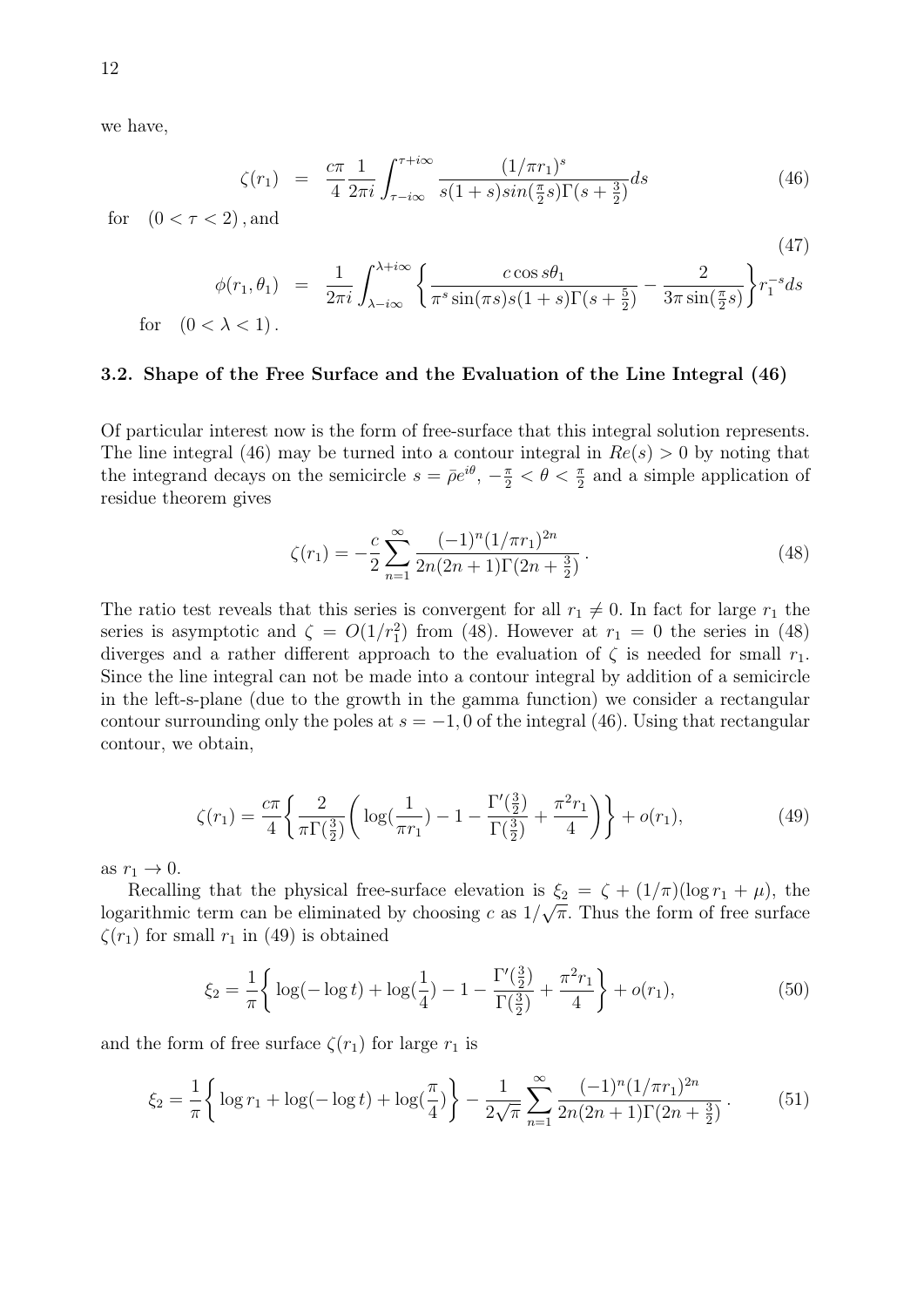Now, we will show that the outer and inner solutions match satisfactorily using numerical calculations. The correction to the leading order free-surface elevation,  $\xi_2(\bar{\eta})$  can be written as

$$
\xi_2(\bar{\eta}) = \frac{1}{\pi} (\log \bar{\eta} + \mu) + \frac{\sqrt{\pi}}{4} \frac{1}{2\pi i} \int_{\tau - i\infty}^{\tau + i\infty} \frac{(1/\pi \bar{\eta})^s}{s(1+s)\sin(\frac{\pi}{2}s)\Gamma(s+\frac{3}{2})} ds
$$
(52)

with  $0 < \tau < 2$ . The integral appearing in (52) is of  $O(1/\bar{\eta}^2)$  as  $\bar{\eta} \to \infty$  so that  $\xi_2(\bar{\eta})$ matches the outer solution as  $\bar{\eta} \rightarrow \infty$  satisfactorily *with a relative error of* 10<sup>−4</sup> *as y varies between −*0*.*9 *and −*0*.*995 as we see from the Table 1. The series in (51) are calculated for *N* = 70, which gives a maximum relative error of 10<sup>-9</sup>.

|                | Outer Solution | I.S. for Large r         | I.S. for Small r |
|----------------|----------------|--------------------------|------------------|
| $y = -0.4$     | $-0.00034340$  | $-0.00038318$            | 0.14248134       |
| $y = -0.6$     | $-0.00057253$  | $-0.00058969$            | 0.09368181       |
| $y = -0.8$     | $-0.00093849$  | $-0.00094270$            | 0.04488228       |
| $y = -0.9$     | $-0.00129467$  | $-0.00129571$            | 0.020482515      |
| $y = -0.92$    | $-0.00140869$  | $-0.00140936$            | 0.01560256       |
| $y = -0.94$    | $-0.00155550$  | $-0.00155586$            | 0.01072260       |
| $y = -0.96$    | $-0.00176222$  | $-0.00176234$            | 0.00584265       |
| $y = -0.98$    | $-0.00211536$  | $-0.00211525$            | 0.00096270       |
| $y = -0.99$    | $-0.00246841$  | $-0.00246781$            | $-0.00147727$    |
| $y = -0.995$   | $-0.00282143$  | $-0.00281901$            | $-0.00269726$    |
| $y = -0.999$   | $-0.00364111$  | $-0.00358329$            | $-0.00367325$    |
| $y = -0.9992$  | $-0.00375476$  | $-0.00366690$            | $-0.00372205$    |
| $y = -0.9994$  | $-0.00390127$  | $-0.00375409$            | $-0.00377085$    |
| $y = -0.9996$  | $-0.00410778$  | $-0.00382576$            | $-0.00381965$    |
| $y = -0.9998$  | $-0.00446079$  | $-0.00386599$            | $-0.00386845$    |
| $y = -0.9999$  | $-0.00481381$  | $-0.00389300$            | $-0.00389285$    |
| $y = -0.99992$ | $-0.00492746$  | $-0.00389740$            | $-0.00389773$    |
| $y = -0.99994$ | $-0.00507397$  | $-0.00390249$            | $-0.00390261$    |
| $y = -0.99996$ | $-0.00528047$  | $-0.00385408$            | $-0.00390749$    |
| $y = -0.99998$ | $-0.00563349$  | $-2.8631 \times 10^{17}$ | $-0.00391237$    |
| $y = -0.99999$ | $-0.00598651$  | $-\infty$                | $-0.00391481$    |

Т а б л и ц а 1. Comparison of the inner solutions (I.S.) of *ξ*(*y, t*) near intersection point for  $t = 0.04$ .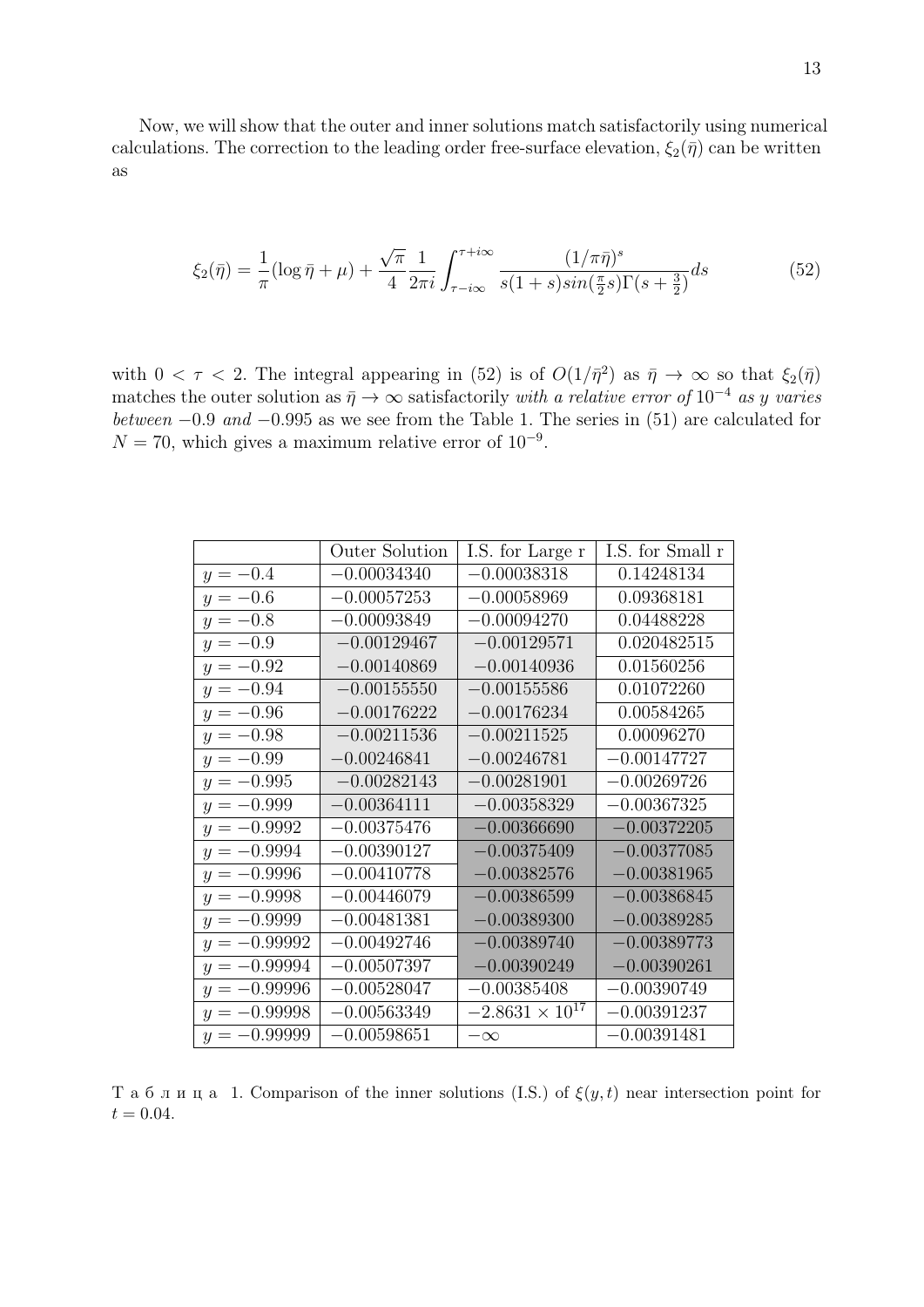The light gray region in Table 1 shows the matching between the outer solution and the inner solution for large r and the dark gray region shows the matching between the two forms of the inner solutions.

To compare the expressions for free surface functions (50) with that of Korobkin  $\&$ Yilmaz [9], it is convenient to rewrite the expression (50) in dimensional variables as,

$$
x' = \frac{gt'^2}{\pi} \log \frac{gt'^2}{H} + \frac{gt'^2}{\pi} \log \frac{\pi}{4} - \frac{gt'^2}{\pi} \left(1 + \frac{\Gamma'(3/2)}{\Gamma(3/2)}\right) + \frac{gt'^2}{\pi} \log \left(-\log(t'\sqrt{g/H})\right) - \frac{\pi}{4} \frac{y' + H}{\log(t'\sqrt{g/H})}.
$$
(53)

The corresponding expression of Korobkin & Yilmaz [9] is

$$
x' = \frac{gt'^2}{\pi} \log \frac{{gt'}^2}{H} + \frac{{gt'}^2}{\pi} \log \frac{\pi}{4} - \frac{{gt'}^2}{\pi} \left(\frac{1}{3} - \log \frac{a}{\epsilon}\right) +
$$
  
+ 
$$
\frac{{gt'}^2}{2\pi} \log \left(\frac{(y' + H)^2}{t'^4} \frac{\epsilon^2}{a^2 g^2} + \frac{1}{9\pi^2}\right) +
$$
  
+ 
$$
(y' + H)\frac{\epsilon}{a} \arctan \left(\frac{1}{3\pi} \frac{{gt'}^2}{y' + H} \frac{a}{\epsilon}\right) - \frac{\pi}{2}gt'^2 S \left(\frac{\epsilon}{ag} \frac{y' + H}{t'^2}\right),
$$
(54)

where

$$
S(u) = \frac{8}{9\pi^2} \int_0^{\infty} \left( (3 - \tau^2)e^{-\tau^2/6} - 3\cos\tau \right) \cos\left(u\tau^2/\pi\right) \frac{d\tau}{\tau^3},
$$
  

$$
a = -\epsilon \log a, \ \epsilon = gT^2/H,
$$

and  $T$  is a suitable time scale. The first two terms in the expression  $(53)$  match exactly with those of  $(54)$  and the third term of  $(53)$  is almost the same as that of  $(54)$ . However it is difficult to compare the last two terms.

The tangent of the angle between the free surface and the bed is calculated by differentiating the equations (53) and (54). In the leading order both equations (53) and (54) provide the same formula,

$$
\frac{dy'}{dx'} = -\frac{2}{\pi} \log \left( \frac{gt'^2}{H} \right),\tag{55}
$$

at the intersection point. Next we compare the expressions numerically and visually in a graph.

In Figure 3 the shape of the free surface in the inner region is plotted with the dimensional variables using the present method and the method of Korobkin & Yilmaz [9]. Note that the present method which is based on the Mellin transform, is different from that of Korobkin & Yilmaz [9] which makes use of complex analytic function theory. The shapes of free surfaces in Figure 3 are quite close to each other. Maximum relative discrepancy between the results is about 0*.*01.

One can observe from the shape of the physical free surface in dimensional variables, shown in Figure 3, that a jet is formed near the intersection point. Note that very close to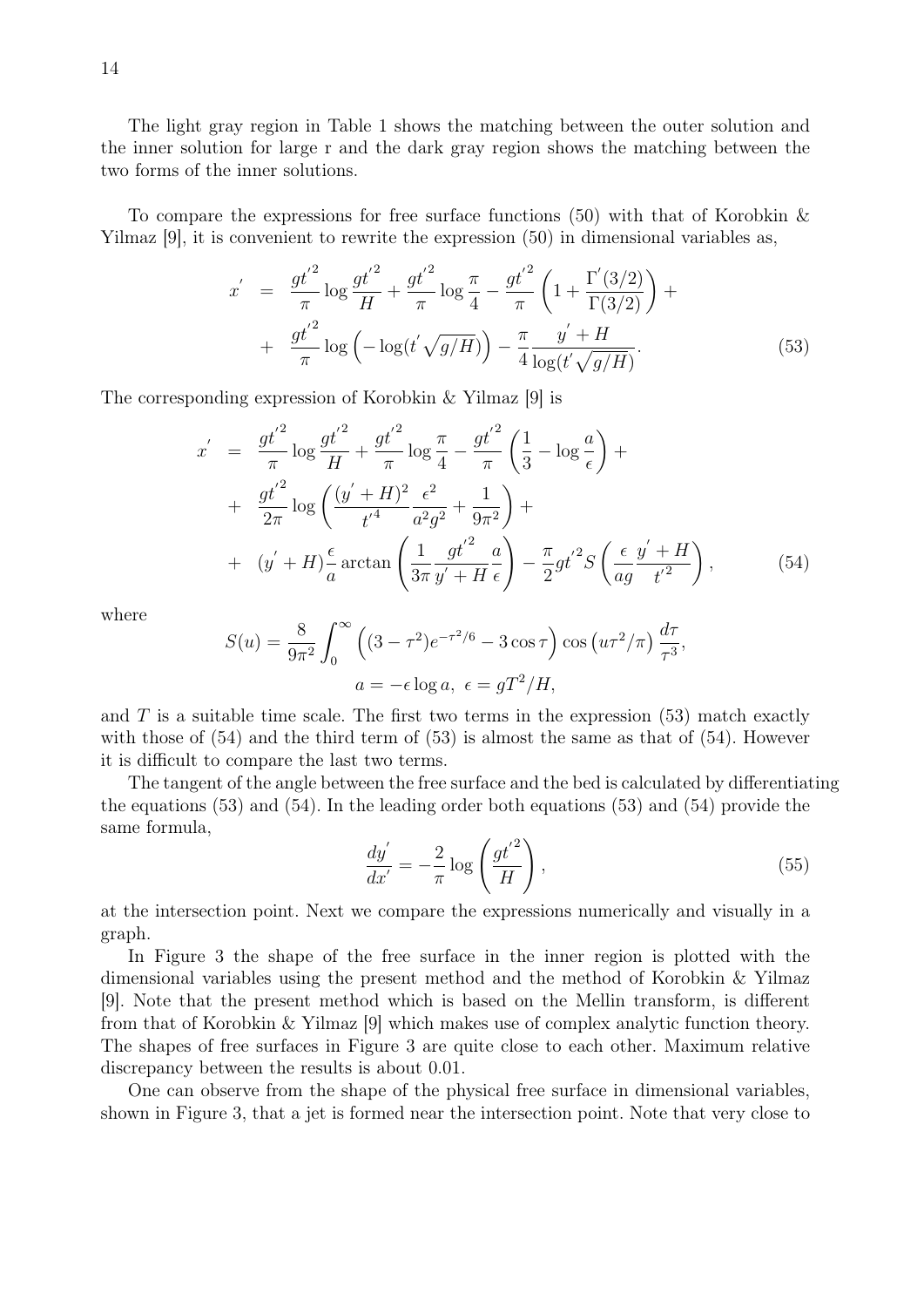

Рис. 3. The comparison of the shape of the free surface using the two methods for dimensional variables  $t' = 0.0143s, H = 1m, g = 9.81m/s^2$ .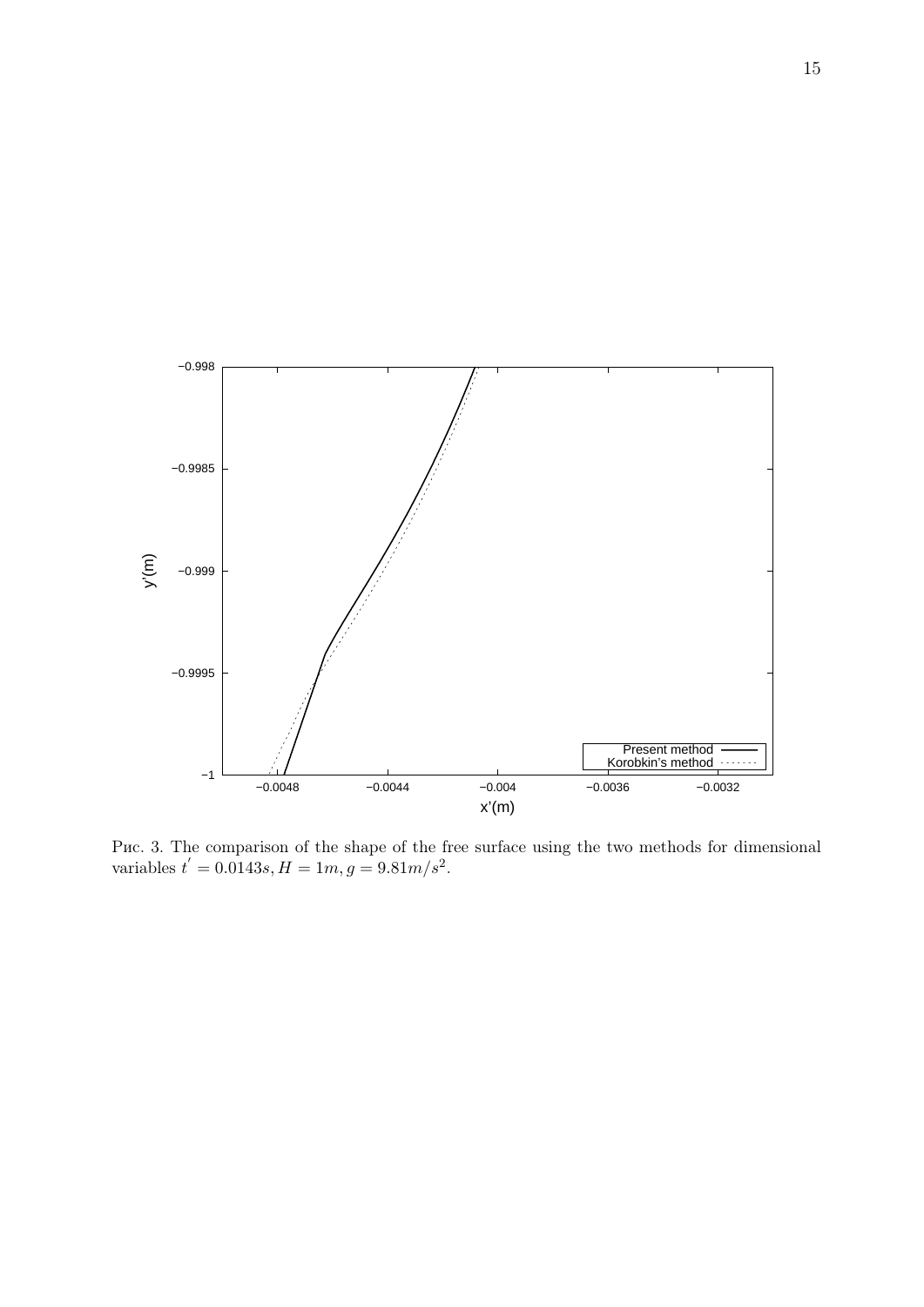the bottom the free surface shape becomes almost perpendicular *to the x− axis*. In Figure 3 the angle between the free surface and the bottom is about 75 deg and it decreases as time increases (see equation (55)). There is also the problem of discontinuity at the point where the horizontal free surface meets the vertical free surface, (0*,* 0), which we address in the next section.

# 4. The Shape of the Free Surfaces at the Upper Corner Point

To describe the shape of the free surface at the upper corner point  $(0,0)$ , Lagrangian variables should be used, for we should be able to follow the fluid particles outside the domain,  $x > 0$ . The velocities of the fluid can be written by differentiating the leading order pressure (13),

$$
u = \frac{dx}{dt} = -t \sum_{n=0}^{\infty} \frac{8(-1)^n}{(2n+1)^2 \pi^2} \left( -(2n+1)\frac{\pi}{2} \right) \sin\left( (2n+1)\frac{\pi}{2} y \right) e^{-(2n+1)\frac{\pi}{2}x}, \quad t > 0, (56)
$$
  

$$
v = \frac{dy}{dt} = -t \sum_{n=0}^{\infty} \frac{8(-1)^n}{(2n+1)^2 \pi^2} \left( (2n+1)\frac{\pi}{2} \right) \cos\left( (2n+1)\frac{\pi}{2} y \right) e^{-(2n+1)\frac{\pi}{2}x}, \quad t > 0.
$$

The sum of the infinite series in (56) is found as

$$
\frac{dx}{dt} = -\frac{2t}{\pi} \log \sqrt{\frac{(1 - e^{-\pi x})^2 + (2 \cos \frac{\pi}{2} y e^{-\pi x/2})^2}{(1 + e^{-\pi x} + 2 \sin \frac{\pi}{2} y e^{-\pi x/2})^2}} \quad t > 0,
$$
\n(57)\n
$$
\frac{dy}{dt} = -\frac{2t}{\pi} \arctan \left( \frac{2 \cos \frac{\pi}{2} y e^{-\pi x/2}}{1 - e^{-\pi x}} \right) \quad t > 0.
$$

The solution to the coupled nonlinear differential equations (57) is carried out by adaptive step size Runge-Kutta numerical routine with an initial condition imposed at  $t = 0$ . The shape of the free surfaces near the upper corner point  $(0,0)$  is seen in Figure 4, for different times, with dotted lines denoting the initial shape at  $t = 0$ .

### 5. Second-Order Outer Solution

In order to derive the second-order solution, the domain decomposition method is used ([11]- [13]). In this method, the flow domain is divided into a number of overlapping sub-domains. General solutions of the original problem are obtained with some undetermined coefficients in each of the sub-domains. Then the solutions are matched using some collocation points along the boundaries of the sub domains to determine the unknown coefficients. The sizes of the sub domains, the number of the collocation points on the boundaries and the number of terms retained in the solutions of the problem in each sub-domain are the important parameters of the domain decomposition method.

We shall first solve the leading order problem of the dam-break flow by the domain decomposition method and compare the obtained results with the solution (13) by the Fourier series method to determine the optimum parameters for the method. In this method, we divide the flow domain into three regions: Region 1 is the quarter disk of radius  $r_1$  about the upper corner point, Region 2 is the quarter disk of radius *r*<sup>2</sup> about the bottom corner point and Region 3 is the semi-infinite strip  $x > x_3$  (see Figure 5). The idea is to find general solutions of the boundary problem  $(9)-(12)$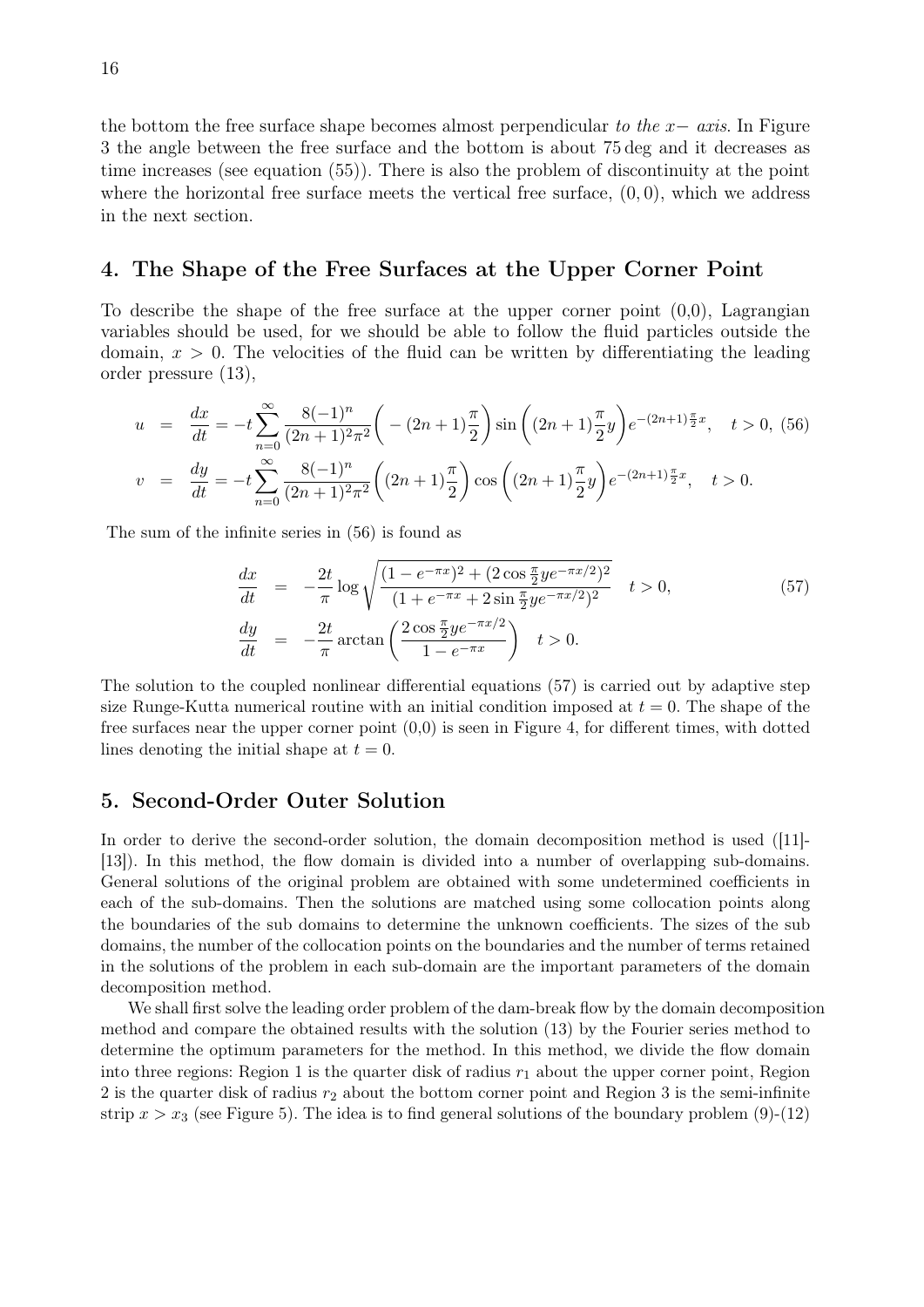

Рис. 4. The shapes of the free surfaces in dimensionless variables at the leading order for times  $t = 0.2, t = 0.4$  and  $t = 0.6$ 



Рис. 5. Sketch of the decomposition adopted.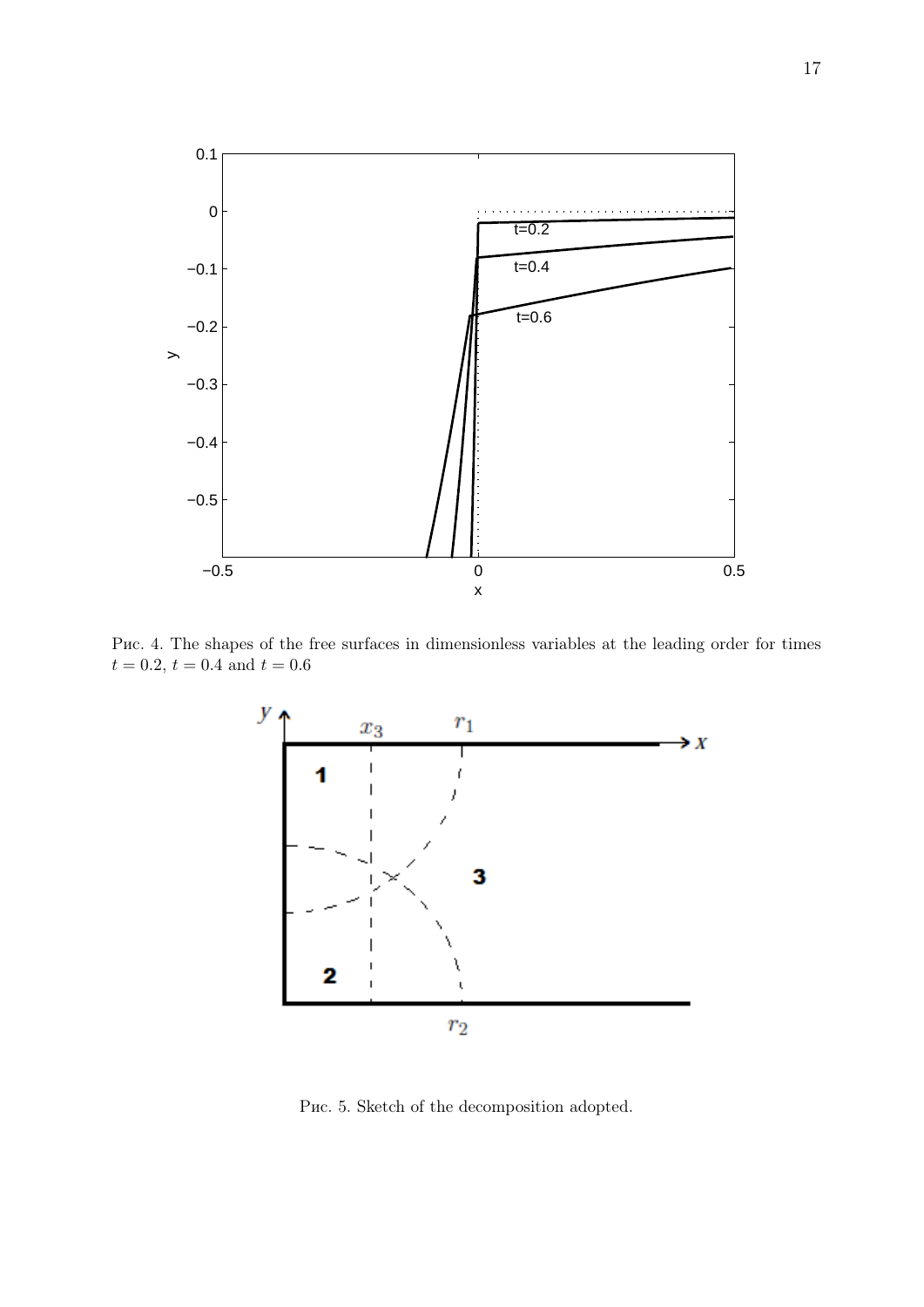in these three regions. Note that each of the regions include only two of the three boundaries of the total region. Then the solutions are matched on the boundaries of sub regions and the corresponding coefficients of the expansions in each region are determined.

Let *r* and  $\theta$  be the polar coordinates about the origin,  $x = 0$ ,  $y = 0$ , and  $\tilde{r}$  and  $\theta$  be the polar coordinates centred at  $x = 0$ ,  $y = -1$ . It is convenient to introduce the shifted coordinates denoted by tilde,  $\tilde{x} = x$ ,  $\tilde{y} = y + 1$ .

A general solution of  $(9)$ ,  $(11)$  in Region 1  $(R<sub>1</sub>)$  is

$$
p_0 = \sum_{n=1}^{\infty} C_n^I r^{2n} \sin(2n\theta), \quad (-\frac{\pi}{2} \le \theta \le 0, r < r_1). \tag{58}
$$

A general solution of  $(9)-(11)$  in Region 2  $(R_2)$ reads,

$$
p_0 = -\tilde{y} + \frac{2}{\pi} \left[ (1 - \log(\frac{\pi}{4}))\tilde{x} - \tilde{x}\log\tilde{r} + \tilde{\theta}\tilde{y} \right] + \sum_{n=1}^{\infty} C_n^{II} \tilde{r}^{2n-1} \cos((2n-1)\tilde{\theta}), \quad (0 \le \tilde{\theta} \le \frac{\pi}{2}, \tilde{r} < r_2),\tag{59}
$$

and, a general solution in Region 3  $(R_3)$ , which satisfies (9)-(12) except the condition at  $x = 0$ , is

$$
p_0 = (1 - \tilde{y}) + \sum_{n=1}^{\infty} C_n^{III} \cos\left(\frac{\pi}{2}(2n - 1)\tilde{y}\right) \exp\left(-\left(\frac{\pi}{2}(2n - 1)\tilde{x}\right), \quad (\tilde{x} > x_3). \tag{60}
$$

The decomposition is applied with  $r_2 = r_1$ ,  $x_3 = r_1/2$  and  $r_1 > 1/2$ . The coefficients in the expansions are obtained by a collocation method on a number of points which is larger than the number of the unknown coefficients. So that an over-determined system of equations is obtained and solved by the method of Singular Value Decomposition.

Let  $N_i$  denote the number of terms in the expansion considered for region  $R_i$ ,  $i = 1, 2, 3$ . The number of collocation points on the boundary of the regions  $R_i$  and  $R_j$  is chosen to be  $N_cN_i + N_cN_j$  where  $N_c$  is an integer larger than unity. Due to the peculiarity of the solution in region 2, the number of terms for this region is chosen to be two times larger than the other two regions. So, there are three parameters to be selected: the number of terms in the expansions  $N_i$ , the free parameter  $N_c$  and the radius  $r_1$ . We get the best solution for the leading order using the parameters  $N_1 = N_3 = 8$ ,  $N_2 = 16$ ,  $N_c = 8$  and  $r_1 = 0.8$ . In order to validate the procedure, the domain decomposition solution is compared with the analytical solution (Table 2).

In Table 2 the pressure at the line segment  $x = 0.4, -0.98 < y < -0.1$  are compared and it is found that the maximum relative error is  $2.036 \times 10^{-6}$ . In Table 3, we aim to investigate the effect of the free parameter  $N_c$  on the coefficients. It is seen that increasing  $N_c$  from 8 to 10 or 12, which has the effect of increasing the number of collocation points, does not change the coefficients significantly.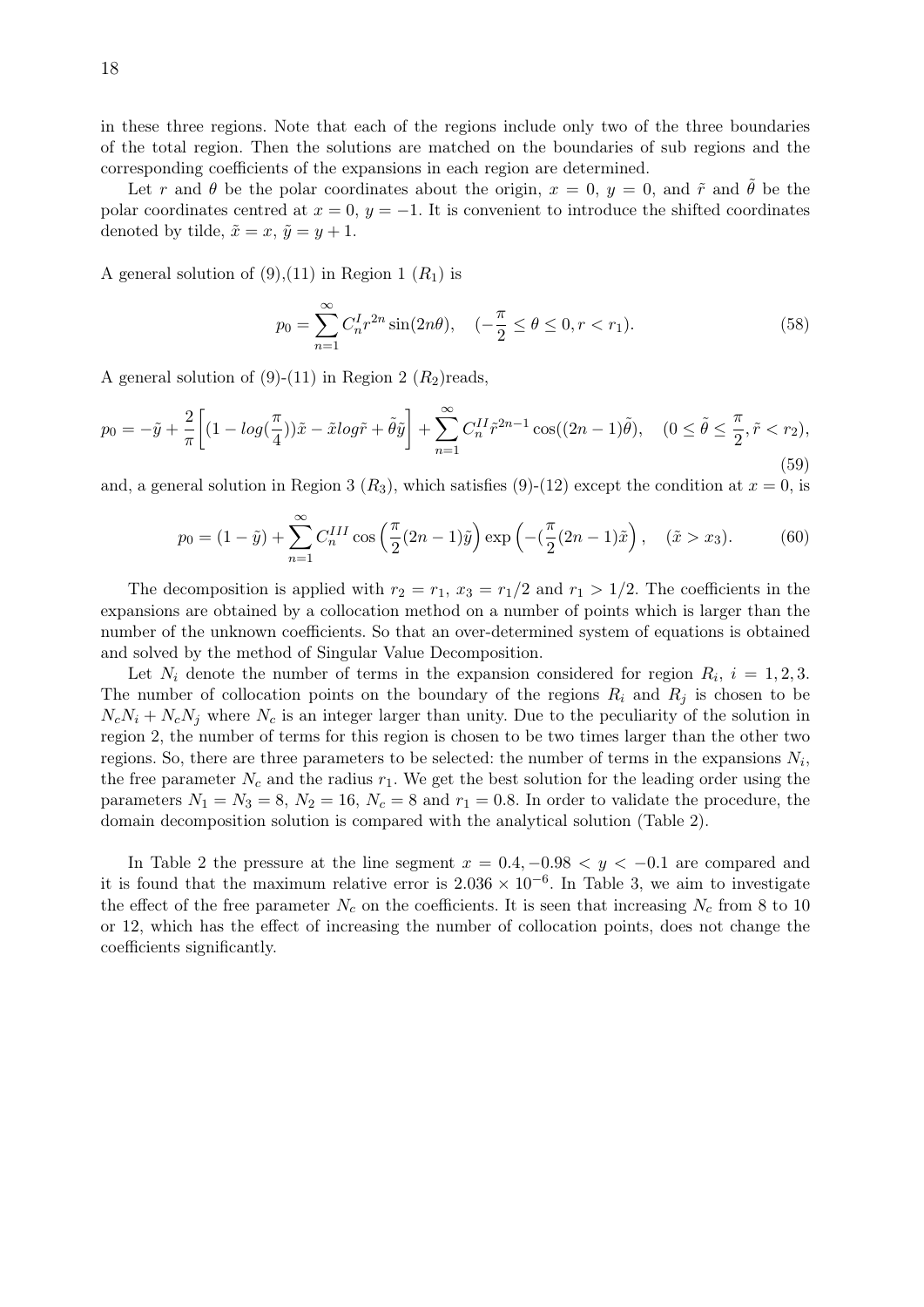| $x = 0.4$   | A.S.       | D.D.S.     | Rel. Err.              |
|-------------|------------|------------|------------------------|
| $y = -0.1$  | 0.03772292 | 0.03772284 | $2.036 \times 10^{-6}$ |
| $y = -0.2$  | 0.07618666 | 0.07618652 | $1.838 \times 10^{-6}$ |
| $y = -0.3$  | 0.11619080 | 0.11619080 | $2.012 \times 10^{-8}$ |
| $y = -0.4$  | 0.15865982 | 0.15866034 | $3.285 \times 10^{-7}$ |
| $y = -0.5$  | 0.2047235  | 0.20472455 | $5.050 \times 10^{-8}$ |
| $y = -0.6$  | 0.25581418 | 0.25581716 | $1.167 \times 10^{-7}$ |
| $y = -0.7$  | 0.31376662 | 0.31376923 | $8.324 \times 10^{-8}$ |
| $y = -0.8$  | 0.38085756 | 0.38085983 | $5.978 \times 10^{-8}$ |
| $y = -0.9$  | 0.45962375 | 0.45962585 | $4.558 \times 10^{-8}$ |
| $y = -0.92$ | 0.47698906 | 0.47698698 | $4.348 \times 10^{-8}$ |
| $y = -0.94$ | 0.49492189 | 0.49492395 | $4.160 \times 10^{-8}$ |
| $y = -0.96$ | 0.51343904 | 0.51344109 | $3.988 \times 10^{-8}$ |
| $y = -0.98$ | 0.53254616 | 0.53254820 | $3.832 \times 10^{-8}$ |

Таблица 2. Comparison of the leading order pressure  $p_0(0.4, y)$  at the distance 0.4 from the vertical free surface given by the analytical solution (13) (second column, A.S.) with the solution by the domain decomposition method (third column, D.D.S.).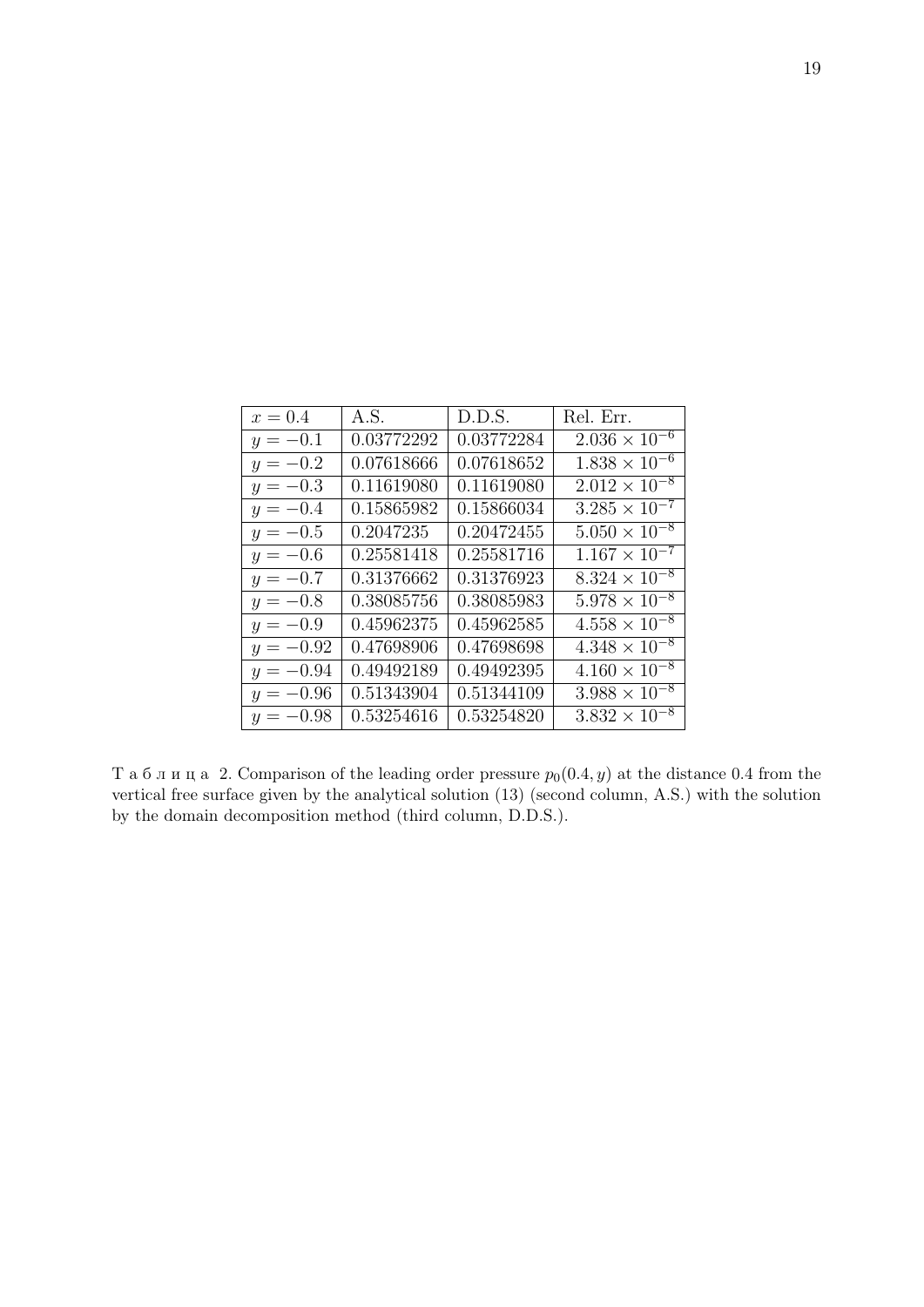|                                            | $N_c=8$     | $N_c = 10$  | $N_c=12$    |
|--------------------------------------------|-------------|-------------|-------------|
| $\overline{C_1^I}$                         | $-0.589675$ | $-0.585556$ | $-0.584781$ |
| $C_2^I$                                    | 0.161116    | 0.161908    | 0.161601    |
| $\frac{\gamma I}{3}$                       | 0.044510    | 0.044659    | 0.044744    |
| $\overline{\gamma^I_4}$                    | 0.100245    | 0.100737    | 0.101034    |
| $\overline{\mathbb{C}_5^I}$                | 0.074988    | 0.075511    | 0.075808    |
| $\overline{C_6^I}$                         | 0.136470    | 0.138244    | 0.139307    |
| $\overline{\overline{C_7^I}}$              | 0.158118    | 0.160940    | 0.162633    |
| ٦I<br>$\overline{8}$                       | 0.200447    | 0.200983    | 0.201161    |
| чH<br>$\overline{\mathcal{C}_1}$           | 0.17168     | 0.170632    | 0.169947    |
| $C_2^{II}$                                 | 0.152807    | 0.153092    | 0.153275    |
| $\bar{\tau}\!I$<br>3                       | 0.061146    | 0.061409    | 0.061579    |
| ٧H<br>4                                    | 0.042178    | 0.042119    | 0.042081    |
| ١H<br>5                                    | 0.033989    | 0.034421    | 0.034701    |
| чH<br>$\sqrt{6}$                           | 0.049782    | 0.049885    | 0.049947    |
| ٧H<br>7                                    | 0.049615    | 0.049748    | 0.049828    |
| ١H<br>8                                    | 0.023350    | 0.025080    | 0.026204    |
| ٧H<br>′9                                   | 0.064207    | 0.064415    | 0.064544    |
| ٧H<br>$^{\prime}10$                        | 0.105125    | 0.105555    | 0.105819    |
| 11                                         | 0.049159    | 0.054885    | 0.058603    |
|                                            | 0.148866    | 0.148929    | 0.148907    |
| 13                                         | 0.181092    | 0.184229    | 0.186180    |
|                                            | $-0.052022$ | $-0.030383$ | $-0.016215$ |
| 15                                         | 0.508789    | 0.504884    | 0.502257    |
| ١H<br>16                                   | 0.718653    | 0.732841    | 0.741539    |
| ١H                                         | $-0.414390$ | $-0.415800$ | $-0.416708$ |
| чH                                         | 1.525835    | 1.527664    | 1.528866    |
| ٧H                                         | $-1.864034$ | $-1.865337$ | 1.866100    |
| ١H<br>4                                    | 6.345436    | 6.356601    | 6.363730    |
| ıП<br>5                                    | $-13.89871$ | $-13.92205$ | $-13.93554$ |
| $\overline{MII}$<br>6                      | 49.18452    | 49.38880    | 49.51692    |
| чH<br>7                                    | $-105.4966$ | $-105.5670$ | $-105.5876$ |
| $\gamma III$<br>$\overline{C^{\iota}_{8}}$ | 425.9344    | 427.5115    | 428.4633    |

Т а б л и ц а 3. Effect of the free parameter *N<sup>c</sup>* on the coefficients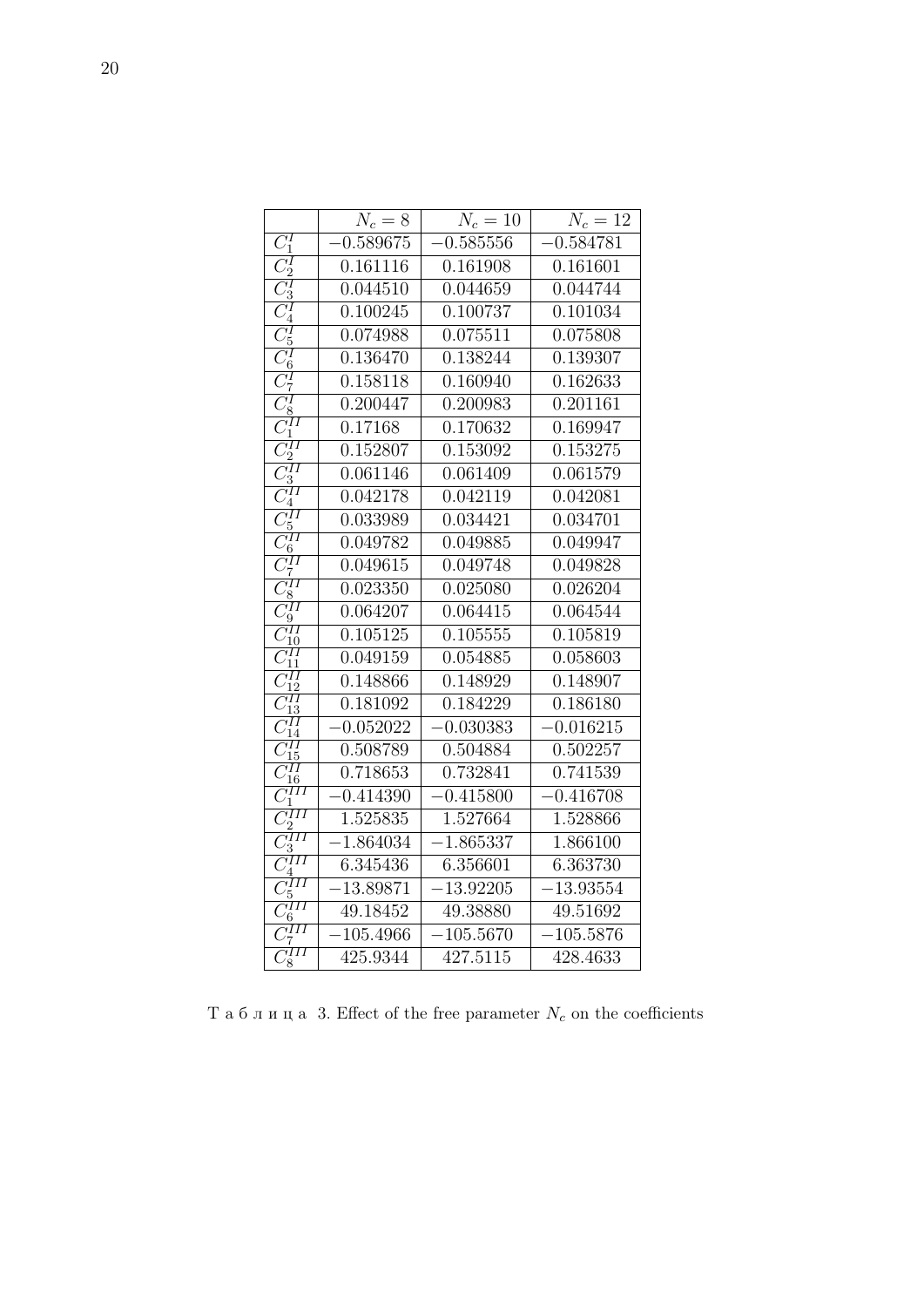It is seen from Tables 2 and 3 that the domain decomposition method works well for the leading order problem. Now this method is applied to the second-order problem. The second-order problem is derived from the boundary value problem  $(2)$  -  $(7)$ ,

$$
\Delta p_2 = -2(u_{1,x}^2 + u_{1,y}^2) - 1 \le y \le 0, 0 \le x < \infty
$$
  
\n
$$
p_2(x,0) = 2\eta_2^2(x) + \eta_2(x), \quad p_2(0,y) = 2\xi_2^2(y)
$$
  
\n
$$
p_{2,y}(x,-1) = 0, \quad p_2 \to 0 \text{ as } x \to \infty,
$$
\n(61)

where  $\eta_2(x)$  and  $\xi_2(y)$  are the leading order terms of the horizontal and vertical free surfaces respectively, as given in (10). General solution in Region 1 is written in the form:

$$
p_2 = \frac{1}{2}v_1 + (v_1^2 - u_1^2)\left(\frac{4}{\pi}\theta + \frac{1}{2}\right) + \frac{8}{\pi}u_1\log(r)\left(v_1 + 1\right) + \frac{8}{\pi}\theta v_1 + \frac{4}{\pi}\theta + \sum_{n=1}^{\infty} C_n^I r^{2n} \sin(2n\theta) - u_1^2, \quad -\frac{\pi}{2} \le \theta \le 0,
$$

in Region 2,

$$
p_2 = \frac{3}{2}(u_1^2 - v_1^2 + 1) + \sum_{n=1}^{\infty} C_n^{II} \tilde{r}^{2n-1} \cos((2n-1)\tilde{\theta}) - u_1^2, \quad 0 \le \tilde{\theta} \le \frac{\pi}{2},\tag{62}
$$

in Region 3,

$$
p_2 = \frac{1}{2}(v_1 + v_1^2 - u_1^2 + u_1 x + v_1 y) + \sum_{n=1}^{\infty} C_n^{III} \cos\left(\frac{\pi}{2}(2n-1)\tilde{y}\right) \exp\left(\frac{\pi}{2}(2n-1)\tilde{x}\right) - u_1^2, \quad \tilde{x} > x_3.
$$
\n
$$
(63)
$$

The velocities of the fluid at the second order can be written by using these second order solutions as

$$
u = \frac{dx}{dt} = tu_1 - \frac{t^3}{3}(u_1u_{1,x} + v_1u_{1,y} + p_{2,x}), \quad t > 0,
$$
  

$$
v = \frac{dy}{dt} = tv_1 - \frac{t^3}{3}(u_1v_{1,x} + v_1v_{1,y} + p_{2,y}), \quad t > 0.
$$

As with the first order solution, the solution to the second order problem is carried out by adaptive step size Runge-Kutta numerical routine with an initial condition imposed at *t* = 0. The second order solution is obtained using the domain decomposition method described above and the comparison of the shapes of the free surfaces near the upper corner point using leading and second order solutions with Lagrangian variables is given in Fig.6. It is seen that the second order solution makes a larger difference in the vertical free surface than in the horizontal free surface. In figure 7, the shapes of the free surfaces near the upper corner point is plotted using both leading and second order solutions for different times. Finally the complete picture of the shapes of the free surfaces using Lagrangian description for the upper part and Eulerian description for the bottom part at the second order can be seen in Figure 8.

### 6. Conclusions and remarks

The linear leading-order outer problem of the two-dimensional dam break flow has been solved by the Fourier series method and the Domain decomposition method. Comparison of the leading order solutions of both methods show good agreement. By the analytical solution, it is observed that the flow is log singular at the bottom point which appears as a jet formation starting from this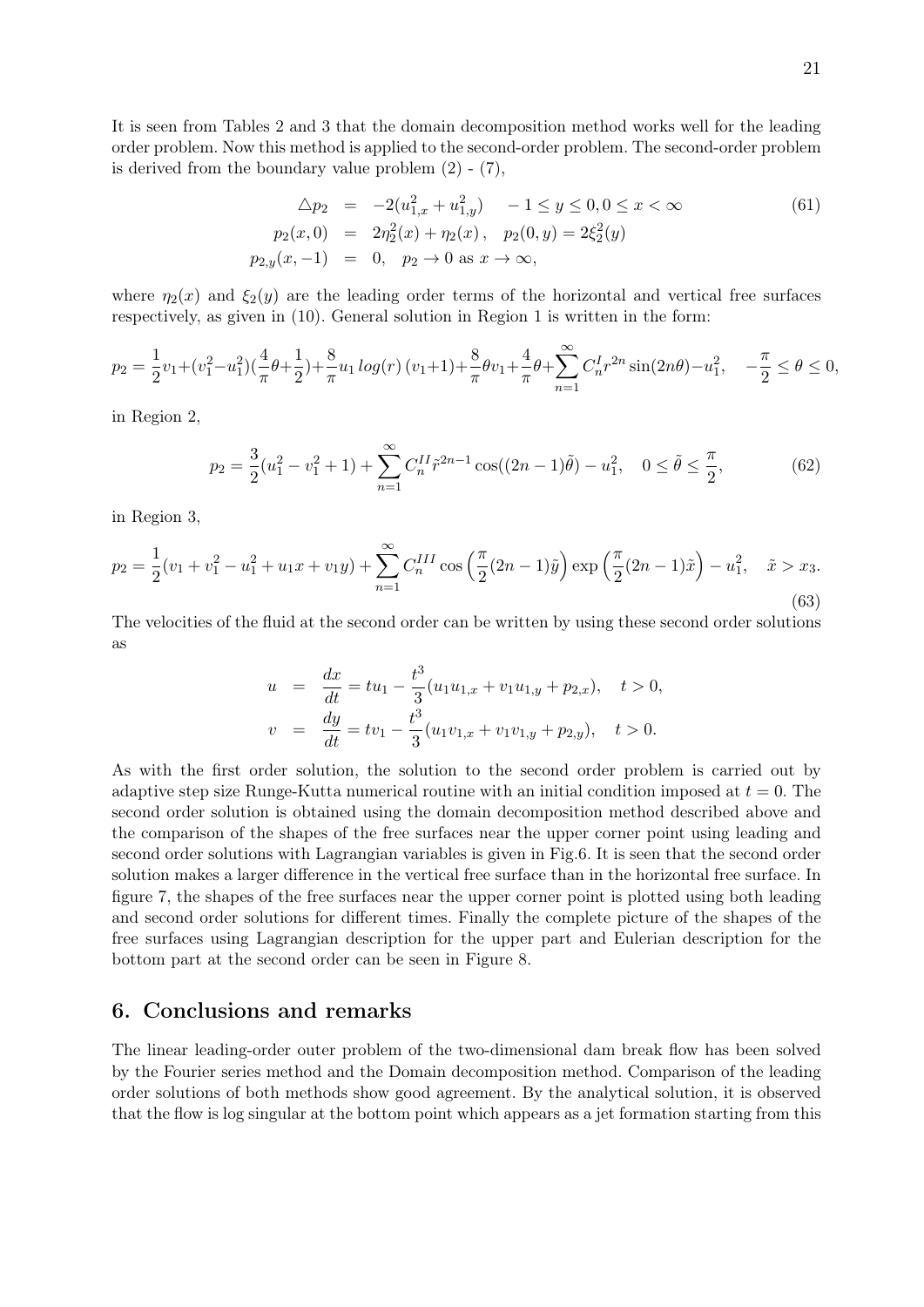

Рис. 6. The shapes of the free surfaces in dimensionless variables with the comparison of the leading order and second order for  $t = 0.2$ .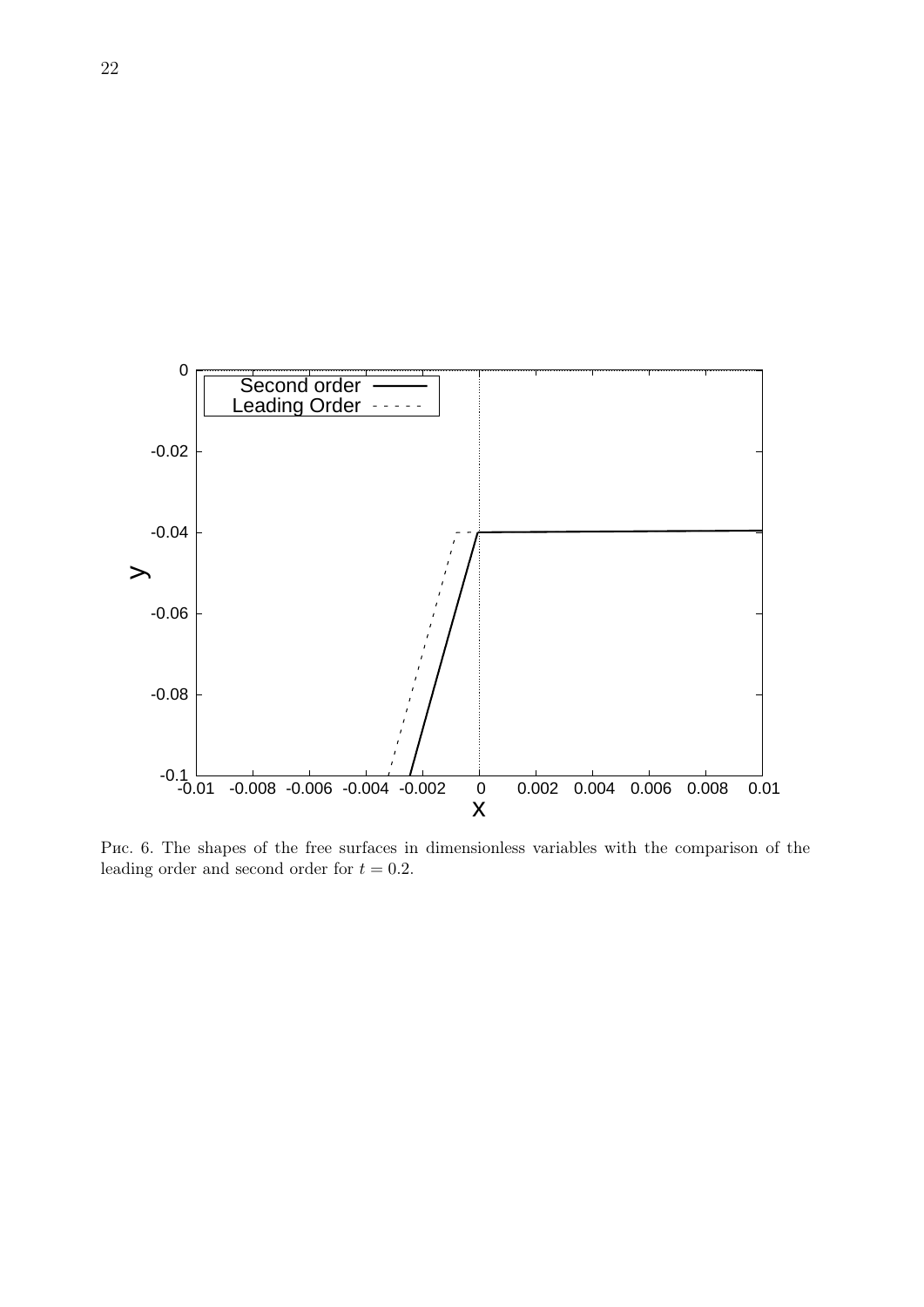

Рис. 7. The shapes of the free surfaces in dimensionless variables at the second order for different times.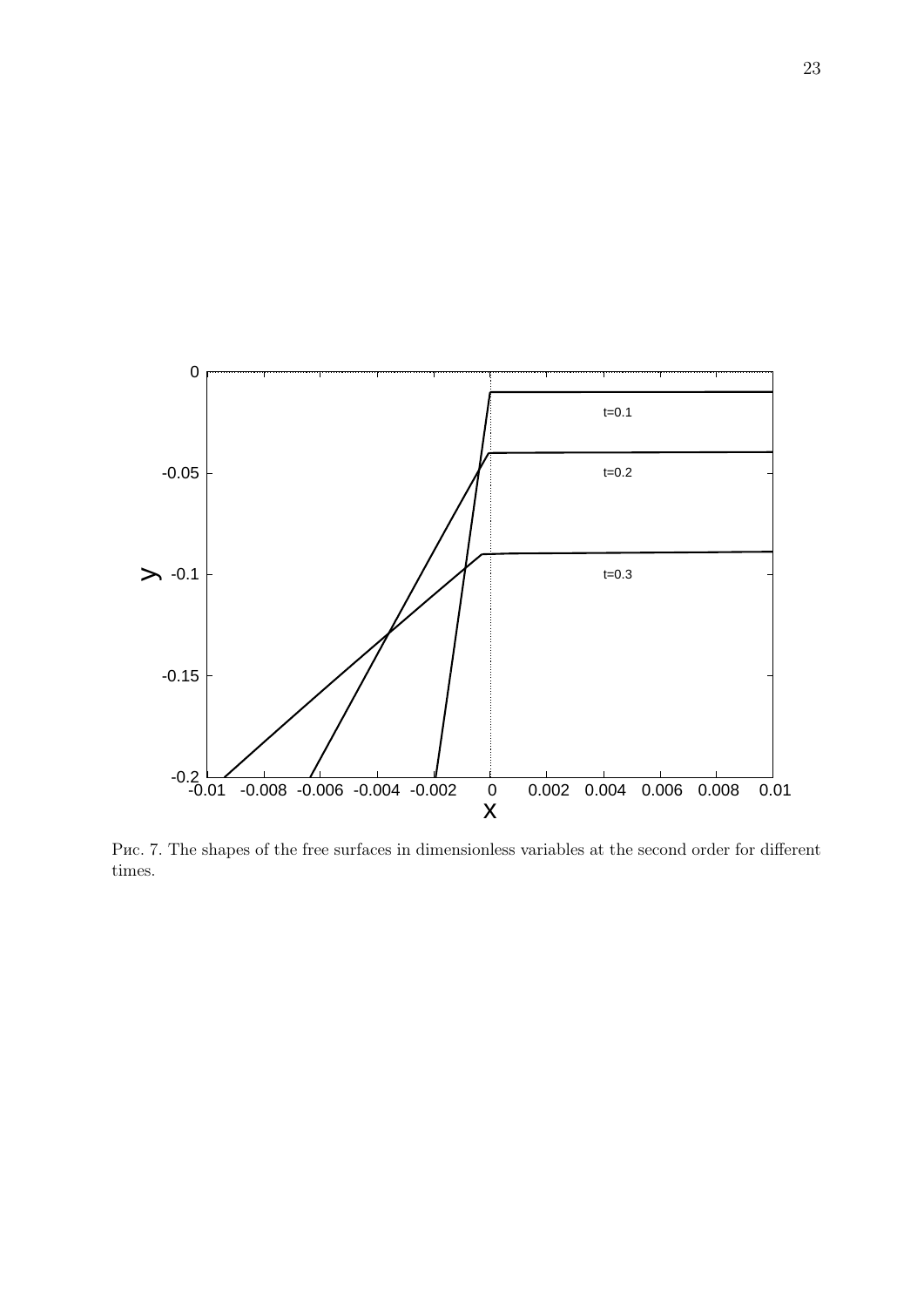

Puc. 8. The shapes of the free surfaces at the second order for  $t = 0.2$ .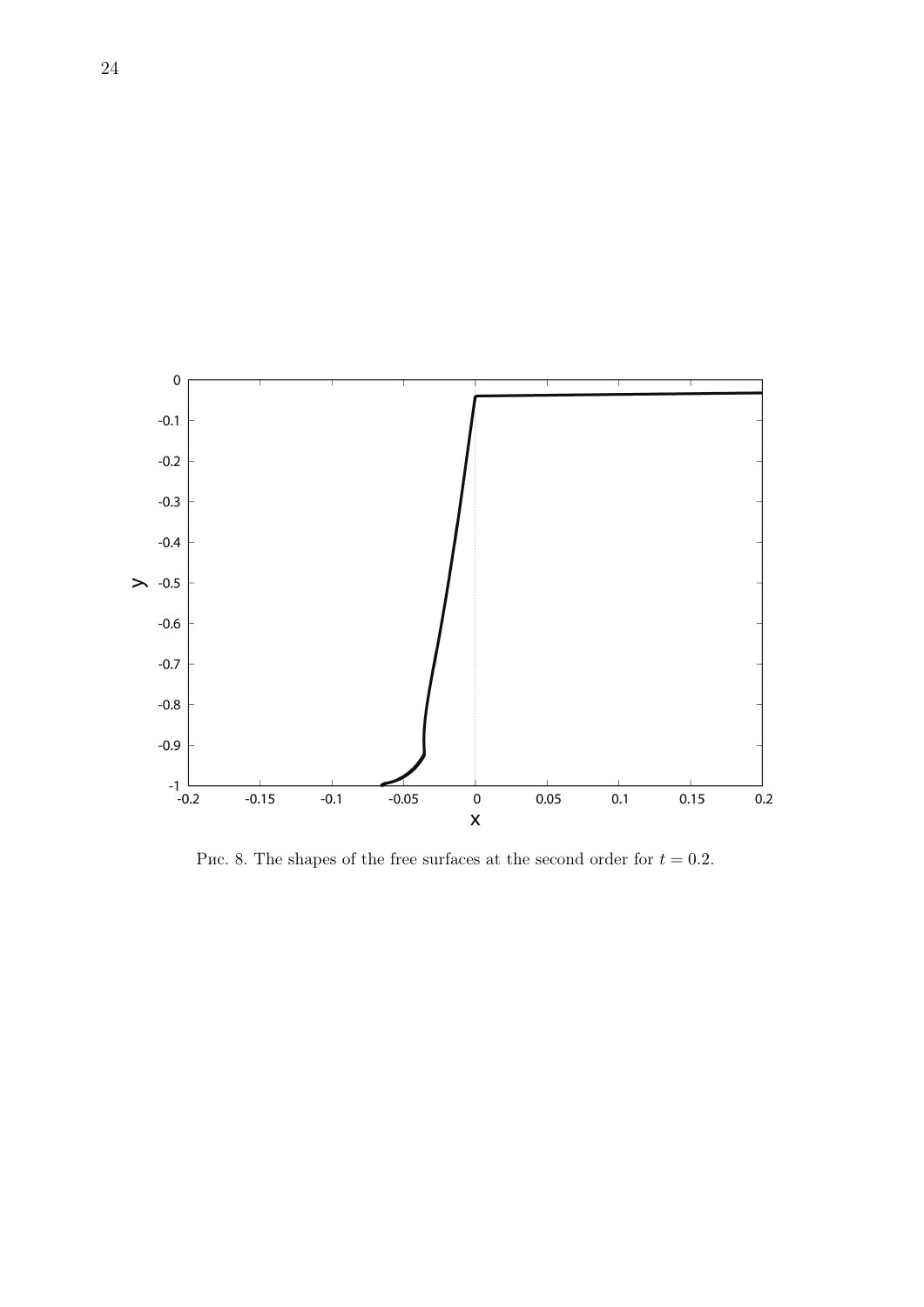point. The leading-order inner region solution and the correction to the leading order is obtained by using an integral transform method (Mellin transform). From the free surface shape in the inner region it is found that a jet is formed. The comparison of the free surface shapes by the present method and the method of Korobkin & Yilmaz [9] shows that the two methods give quite close results. However due to the particularity of the present method an artificial discontinuity of the free surface appears at a point very close to the bed. The angle between the free surface and the bed predicted by both methods is the same at the leading order.

The second order outer solution is calculated to determine the shape of the free surface at the upper corner point (0,0). Lagrangian variables is needed to follow the fluid particles outside the fluid domain instead of Eulerian variables. Comparison of the shapes of the free surfaces near the upper corner point with leading and second order solutions showed that the second order solution outer makes a larger difference in the vertical free surface than in the horizontal free surface, compared with leading order solution.

The complete picture of the shapes of the free surfaces using Lagrangian description for the upper part and Eulerian description for the bottom part at the second order is obtained.

Acknowledgements. This study was carried out with support from TUBITAK (The Scientific and Technological Research Council of Turkey), Grant No 111M209. The authors are also grateful to the referees, who suggested several important improvements to the presentation of the results.

# Список литературы / References

- [1] Van Dyke M. Perturbation methods in fluid mechanics. New York and London: Academic Press, 1964.
- [2] Stansby P.K., Chegini A., Barnes T.C.D. The initial stages of dam-break flow // J Fluid Mech. 1998. Vol. 374. P. 407-24.
- [3] Chwang A.T. Nonlinear hydrodynamic pressure on an accelerating plate // Phys. Fluids. 1983. Vol. 26 P. 383-387.
- [4] Peregrine D.H. Flow due to vertical plate moving in a channel. Private communication. 1972.
- [5] King A.C., Needham D.J. The initial development of a jet caused by fluid, body and free surface interaction. Part 1. A uniformly accelerating plate  $//$  J Fluid Mech. 1994. Vol. 268. P. 89-101.
- [6] Roberts A.J. Transient free surface flow generated by a moving vertical plate // Quart J. Mechanics Appl. Mech. 1987. Vol. 40. P. 129-58.
- [7] Pohle F.V. The Lagrangian equations of hydrodynamics: solutions which are analytic functions of time: PhD dissertation. New York University, USA, 1950.
- [8] Stoker J.J. Water waves. New York: Interscience Publishers Inc, 1957.
- [9] Korobkin A., Yilmaz O. The Initial Stage of Dam-Break Flow // J Eng Math. 2009. Vol. 63. P. 293-308.
- [10] Needham D.J., Chamberlain P.G., Billingham J. The initial development of a jet caused by fluid, body and free surface interaction. part 3. an inclined accelerating plate  $//$ Quart J Mechanics Appl. Math. 2008. Vol. 61. P. 581-614.